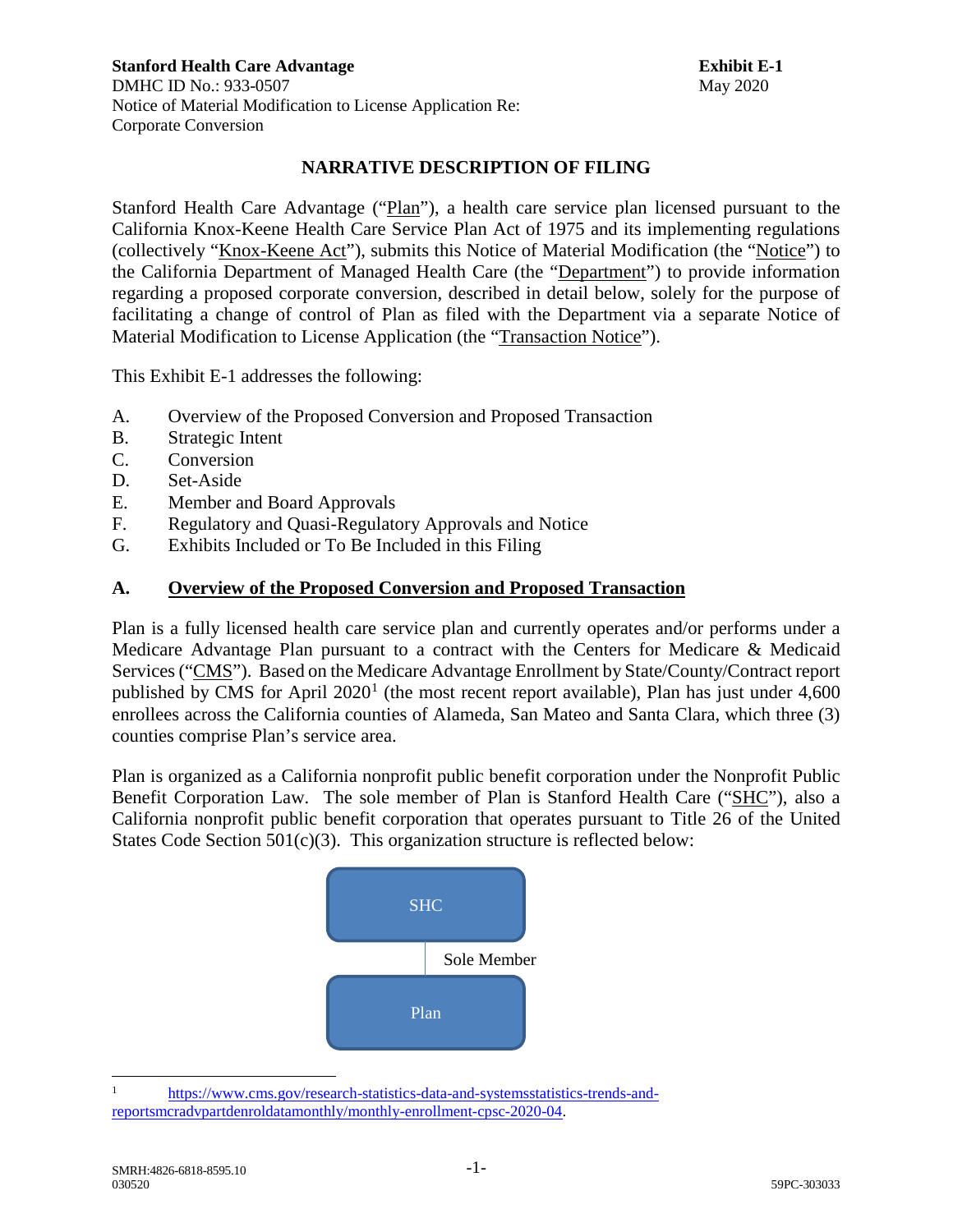SHC is the principal teaching hospital affiliate of the Stanford University School of Medicine and provides primary and specialty health services. It operates the clinical settings through which the School of Medicine educates medical and graduate students, trains residents and clinical fellows, supports faculty and community clinicians and conducts medical and biological sciences research. It delivers clinical innovation across its inpatient services, specialty health centers, physician offices, virtual care offerings and Plan programs.

SHC's charitable mission and grant-making function is dedicated to serving the health care needs of the people of California. In fiscal year 2018 (the most recent data available), SHC invested over \$378 million in services and activities to improve the health of the communities it serves, including the following:

- Financial Assistance and Charity Care (includes uncompensated costs of medical services for patients enrolled in Medi-Cal, out-of-state Medicaid and other means-tested government programs): \$241,091,720.00
- Health Professions Education (resident physician, fellow, and medical student education costs, and nurse and allied health professions training): \$110,684,943.00
- Financial and In-Kind Contributions (includes community clinic capacity building and support, community health improvement grants, donations of medical equipment, supplies and food, event sponsorships for nonprofit organizations): \$12,887,700.00
- Community Health Improvement Services (including Children Health's Initiative, community health education programs, patient financial advocacy, programs to support healthy lifestyles for seniors, and Stanford Supportive Care Programs for cancer and neuroscience): \$7,428,299.00
- Subsidized Health Services (includes Stanford Life Flight, which provides transport solutions for critically ill and injured patients throughout Northern California): \$3,530,258.00
- Community Benefit Operations (community health needs assessment, reporting and compliance costs, training and staff developments): \$345,928.00
- Community Building Activities (advocacy for vulnerable population health issues, nonprofit scholarship support, support for community emergency management and workforce development): \$298,768.00

Plan has filed concurrently with this Exhibit E-1 a copy of SHC's 2018 Community Benefits Report as a Miscellaneous Public Document.

SHC and the Board of Directors of Plan desire to undertake a conversion and sale transaction pursuant to which: (1) Plan will convert from a nonpublic benefit corporation to a for-profit corporation organized under the laws of the State of California ("Proposed Conversion"), following which Proposed Conversion and immediately prior to the consummation of the sale transaction described below ("Closing"), SHC will be the beneficial and record owner of all of the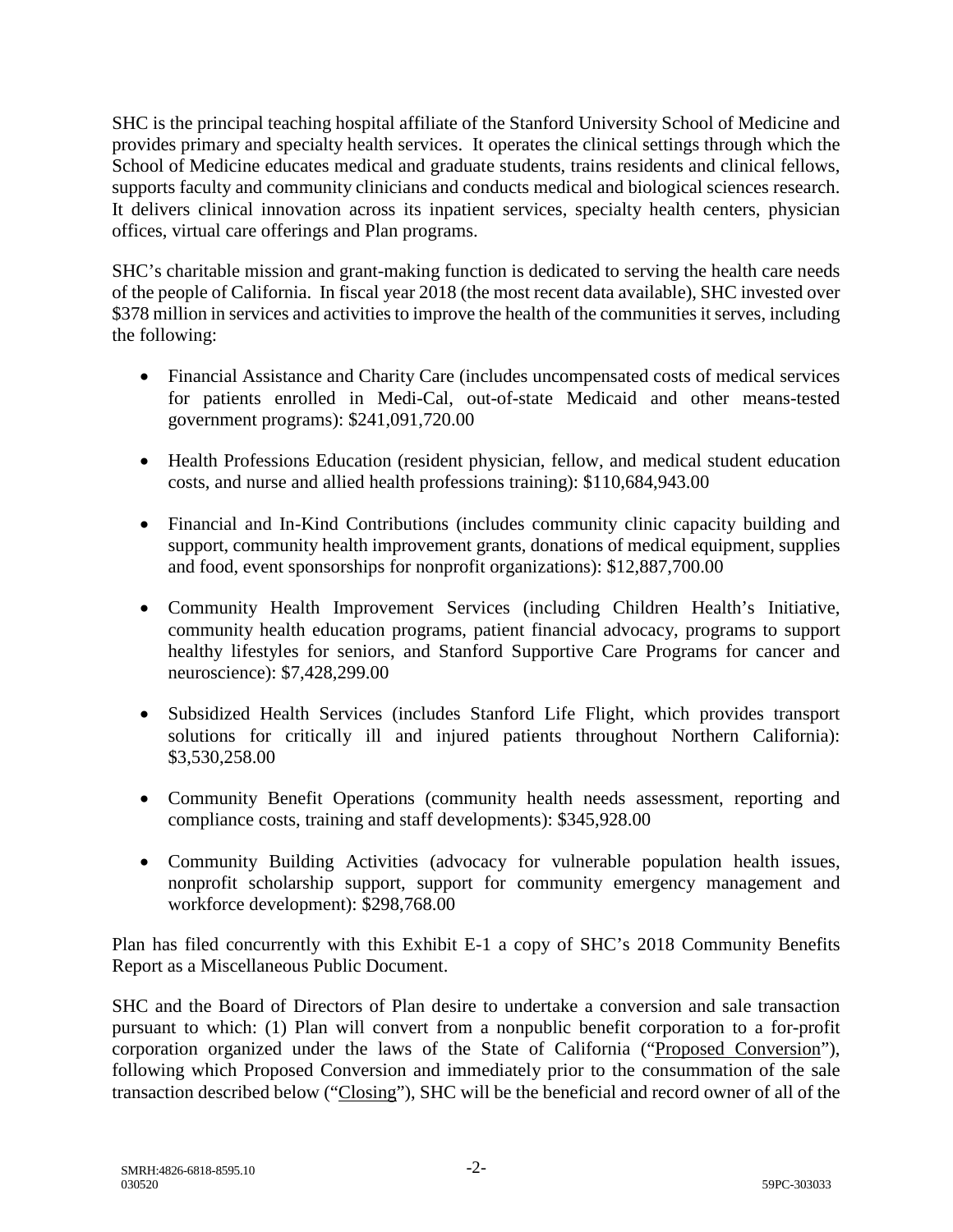issued and outstanding capital stock of Plan (the "Shares"); and (2) at the Closing, Essence Plan Holdings LLC ("Essence") will purchase and acquire from SHC eighty-three percent (83%) of the Shares (the "Proposed Transaction"). As stated above, the Proposed Conversion is being undertaken solely in connection with the Proposed Transaction. Plan will not legally effectuate the Proposed Conversion unless the Proposed Transaction is also approved by the Department. The post-Closing ownership structure is represented below:



Essence is organized as a Delaware limited liability company under the Delaware Limited Liability Company Act. The sole member of Essence is Essence Group Holdings Corporation ("EGHC"), a Delaware corporation organized under the General Corporation Law of the State of Delaware.

EGHC is also the sole shareholder of Essence Healthcare, Inc. ("EHI"), a Missouri corporation licensed as a health maintenance organization in the states of Missouri, Illinois, Washington and Texas. EHI operates a Medicare Advantage plan with over 64,0000 members with service areas in Missouri and southern Illinois. Founded in 2004, EHI has been consistently rated one of the highest quality Medicare Advantage plans in the nation, averaging an overall plan rating of 4.5 Stars the last ten (10) years. EHI is fully operated by Lumeris Healthcare Outcomes, LLC ("Lumeris"), a wholly owned subsidiary of EGHC and an affiliate of Essence and EHI. Lumeris has a proven track record of operational excellence with EHI and other clients across the nation.

Additionally, as set forth in Plan's Notice of Material Modification submitted on December 26, 2019, Plan desires to enter into a managed services agreement ("MSA") with Lumeris (the "Proposed MSA Arrangement"). Plan desires to outsource the services described in the MSA, including claims, customer service and provider network administration to Lumeris. Pursuant to the Proposed MSA Arrangement, Plan and Lumeris are committed to strengthening the administration and optimization of Plan's performance by focusing on measures and incentives that ensure providers are achieving quality, affordable, engaging care.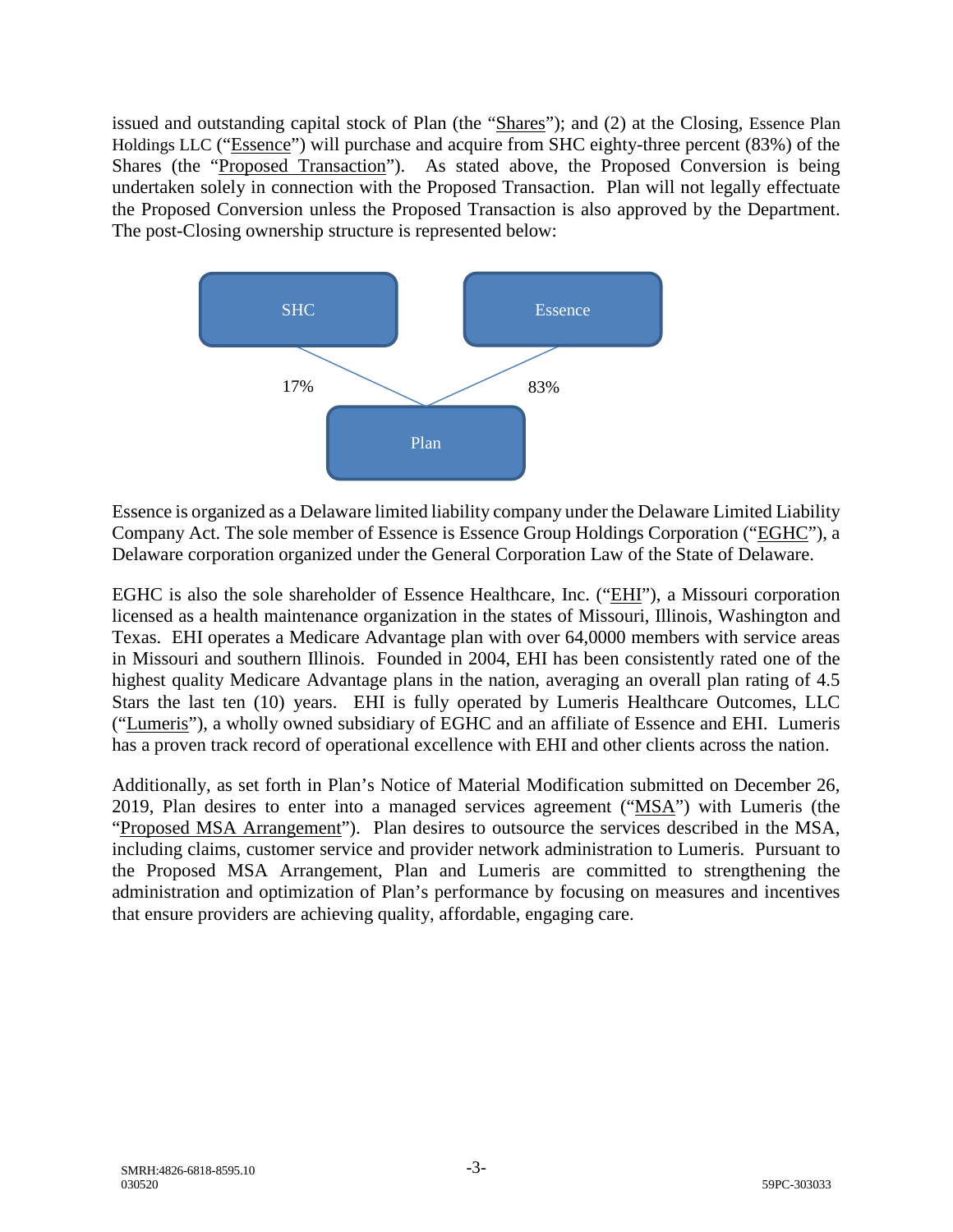

Lumeris is an accountable care delivery innovation company offering health systems, payers and providers operational support and technology solutions. Lumeris' model for supporting valuebased care delivery has achieved recognition for its ability to improve outcomes across populations, with results validated by AON Hewitt. For more than ten (10) years, Lumeris has operated Essence Healthcare, one of the highest performing Medicare Advantage plans in the country as measured by clinical and financial outcomes, as well as member and physician satisfaction. Lumeris provides access to a deeply experienced management team that is passionate about client success and achieving market-leading results. Lumeris adapts quickly to the needs and nuances of each healthcare collaboration it enters into, sharing knowledge and dynamic technology to deliver better outcomes together. It is accredited by the National Committee for Quality Assurance for credentialing, case management and utilization management.

Plan expects the Proposed Conversion and the Proposed Transaction to have an extremely positive impact on Plan's enrollees, operations and financial results. Among the principal impacts:

- Members will experience no disruption in terms of continuity of care as Plan's network of providers will remain the same following the Proposed Conversion and Proposed Transaction;
- Contracted providers will have access to enhanced reporting, analytics and population health tools to augment their current care management efforts in a coordinated and integrated manner; and
- Consumers as a whole will benefit from enhanced competition among Medicare Advantage plans in Plan's Service Area.

Essence and SHC intend for Plan to continue operating under its current name for a period of time following the Closing. When Essence and SHC make the determination that a name change is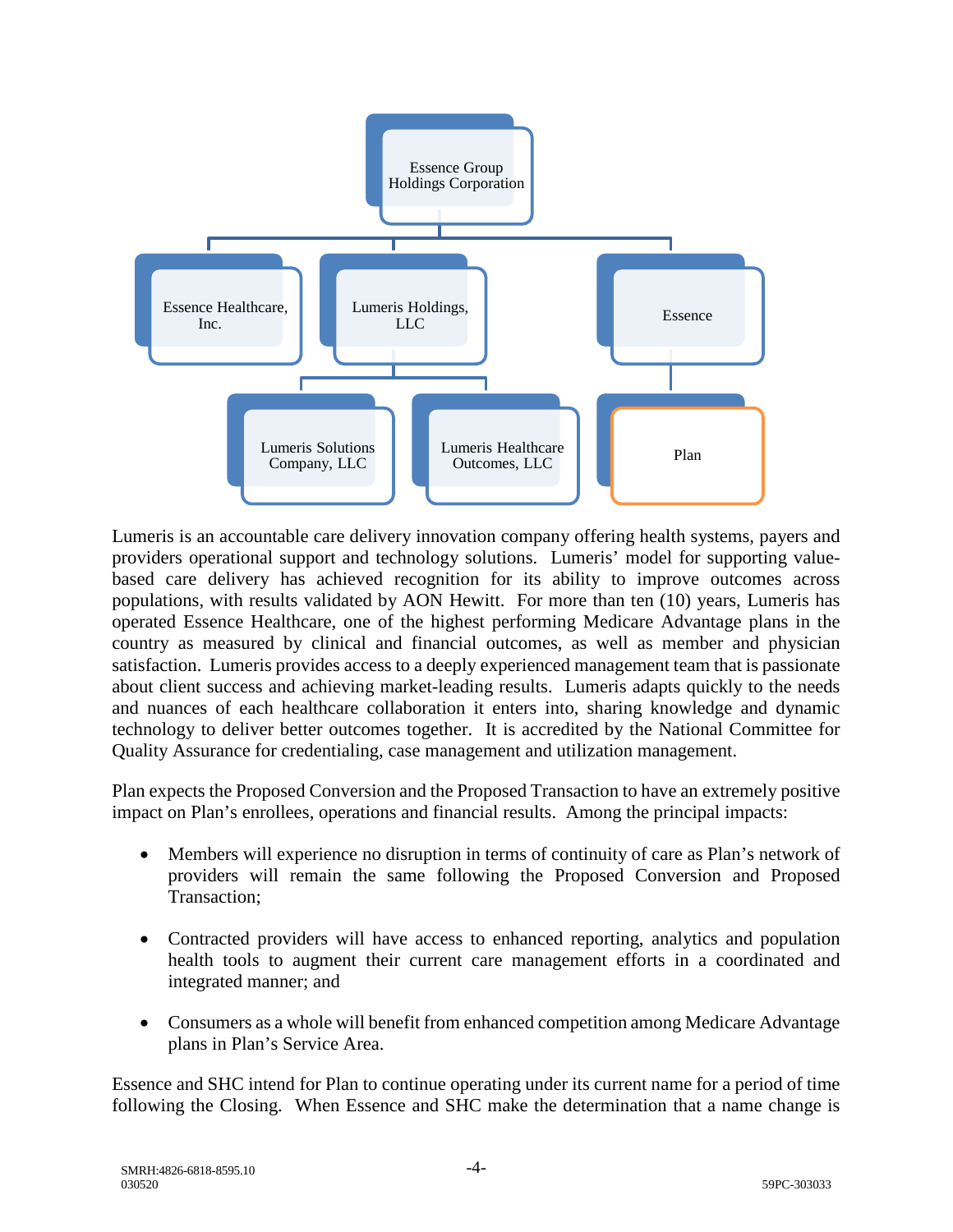desired, Plan will seek approval from the Department to modify its name. Mechanisms to contact Plan will not be modified in connection with the Proposed Conversion and Proposed Transaction. Plan's contact information including telephone numbers, email addresses and physical address will remain the same following the Closing.

# **B. Strategic Intent**

SHC's decision to enter the Medicare Advantage market in 2015 was founded on the following objectives:

- Create a stable, provider-centric alternative to national and regional plans that had engaged in repeated market entry and exit patterns that caused disruption for SHC's patients and the communities it serves;
- To enable SHC to become proficient in population health management and deploying the right care at the right place at the right time, in partnership with a Medicare Advantage plan; and
- Develop an "inside" view of the mechanics of Medicare Advantage and its operational norms (*e.g*., consumer protections, quality metrics, risk adjustment) in order to take such learnings to relationships with payors in other lines of business.

SHC has achieved these objectives and desires to take the operation of Plan to the next level of performance, while still maintaining a provider-centric, stable Medicare Advantage plan to serve its patients. In order to do so, scale is critical for health plan administration, not only to offset the high fixed costs of operating a health plan, but more critically, to stay at the forefront of best-inclass administration. SHC needs to partner with an of-scope and at-scale administrator to meet this objective. SHC also desires a management team that can focus on being best-in-class in health plan administration – recognizing that at its roots, SHC is an academic medical center and health delivery system.

Ultimately, SHC's future vision of the Medicare Advantage business as a part of the broader SHC enterprise is as a platform from which SHC's future care delivery innovations (*e.g*., artificial intelligence-driven clinical pathways, digital health delivery options, genomics-driven precision medicine, new innovations across the entire care delivery spectrum) can be connected to best-inclass navigation, preventative health, predictive modeling and consumer experience. Further, SHC believes Plan should continue to be a vehicle to drive culture change at SHC toward a value-focus (*e.g*., consumer-centric engagement, real-time triage to optimize appropriate settings, and the navigation of patients to the most optimal setting for care).

The selection of Essence and Lumeris as SHC's business partners was the culmination of eighteen (18) months of due diligence. During that time, SHC had substantive discussions with multiple entities, including all of the national and regional Medicare Advantage plans, as well as numerous start-up health plan companies. Essence and Lumeris emerged as the only potential partners that desire fundamental engagement with SHC as the keystone provider, who are committed to creating incremental infrastructure in California to serve the population and who seek to keep Plan independent, versus absorbing the membership into an existing plan. Ultimately, the selection of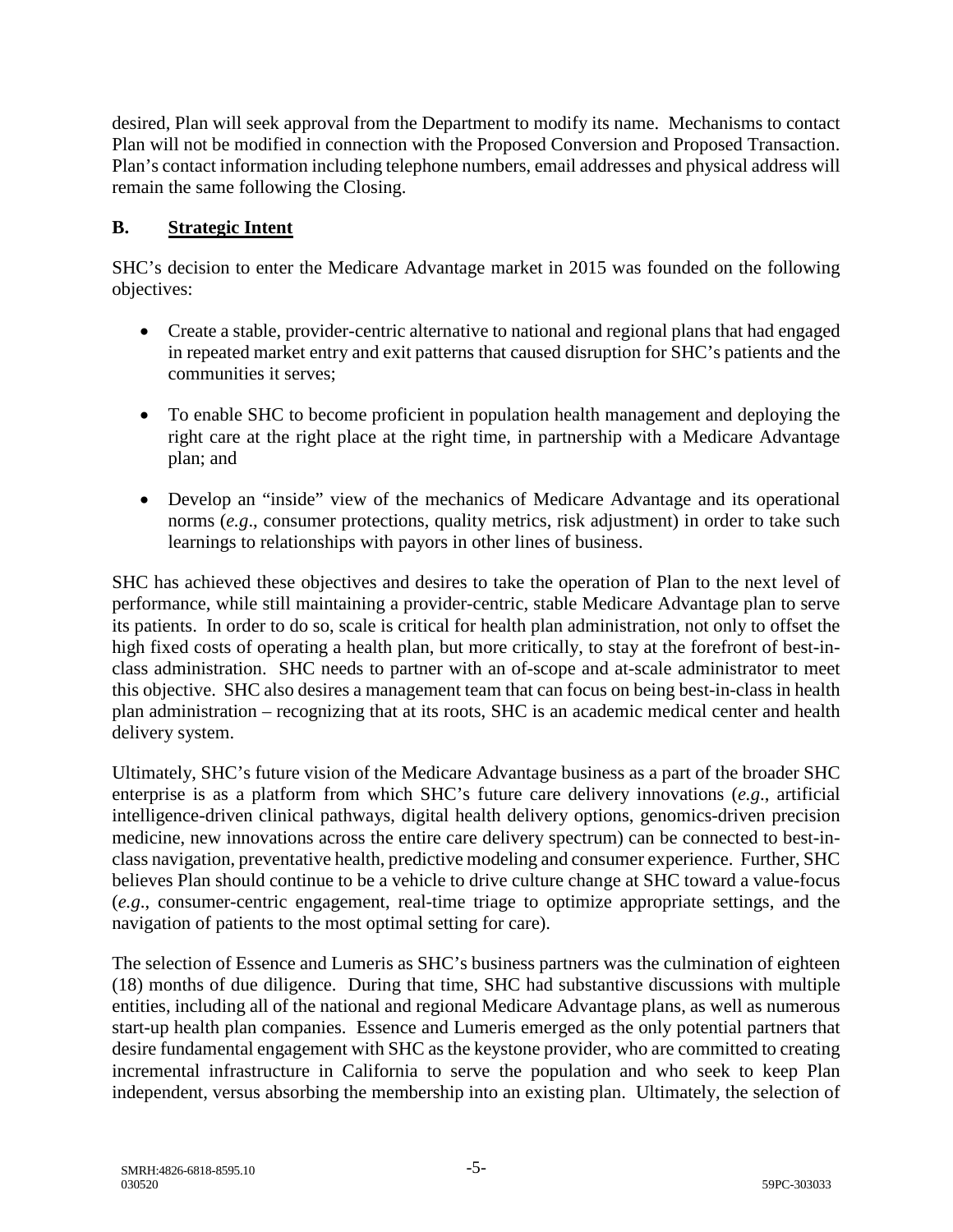Essence and Lumeris will create a long-term administrative platform to allow Plan to remain a "state-of-the-art" Medicare Advantage plan, allowing SHC to focus on innovative care delivery.

# **C. Proposed Conversion**

Article 11 of the Knox-Keene Act describes the process the Department is to follow upon a request from a nonprofit health care service plan to convert to a for-profit health care service plan. As an initial matter, the Department must determine whether any proposed transaction is a conversion, as set forth in California Health & Safety Code § 1399.72 versus a restructuring, as set forth in California Health & Safety Code § 1399.71. A "conversion" is defined as the transformation of a health care service plan from nonprofit to for-profit status. A "restructuring" is defined as "the sale, lease, conveyance, exchange, transfer, or other similar disposition of a substantial amount of a nonprofit health care service plan's assets, as determined by the director, to a business or entity carried on for profit."

Given that Plan is requesting the Department's approval to transform from a nonprofit public benefit corporation to a for-profit corporation (as opposed to an asset sale to a for-profit entity), Plan believes the transaction falls definitively within the meaning of a "conversion" rather than a "restructuring." The Proposed Conversion will not impact Plan's day-to-day operations, just its corporate form – Plan will remain headquartered in Dublin, California, and will continue to operate pursuant to its contract with CMS to serve its enrolled members pursuant to its contracts with network providers.

Similarly, the Proposed Transaction with Essence does not fall within the meaning of a "restructuring" as the only mechanism being used to effect such transaction is the sale of stock and, therefore, there is no "sale… of a substantial amount of a nonprofit health care service plan's assets." The Proposed Transaction is not an asset sale. Contrary to the above definition of restructuring, after the Proposed Transaction, again the Plan will be the same entity, continuing to operate as it has historically operated.

Section 1399.70 of the Health & Safety Code provides that in connection with a conversion, the health care service plan must submit (i) a copy of all of its original and amended articles of incorporation and bylaws; and (ii) a report summarizing the activities undertaken by Plan to meet its nonprofit obligations as directed by the Director of the Department. The report must include the following: (1) the nature of public benefit or charitable activities undertaken by Plan; (2) the expenditures incurred by Plan on these public benefit or charitable activities; (3) Plan's procedure for avoiding conflicts of interest involving public benefit or charitable activities and a summary of any conflicts that have occurred and the manner in which they were resolved; and (4) a written plan that specifies on a projected basis this information for the immediately following fiscal year. Plan has filed the original Articles of Incorporation and proposed amended Articles of Incorporation as Exhibit F-1-a-i. Plan has filed the original Bylaws and proposed amended Bylaws as Exhibit F-1-a-ii. Plan has filed the report required under Section 1399.70 as a Miscellaneous Document/Public.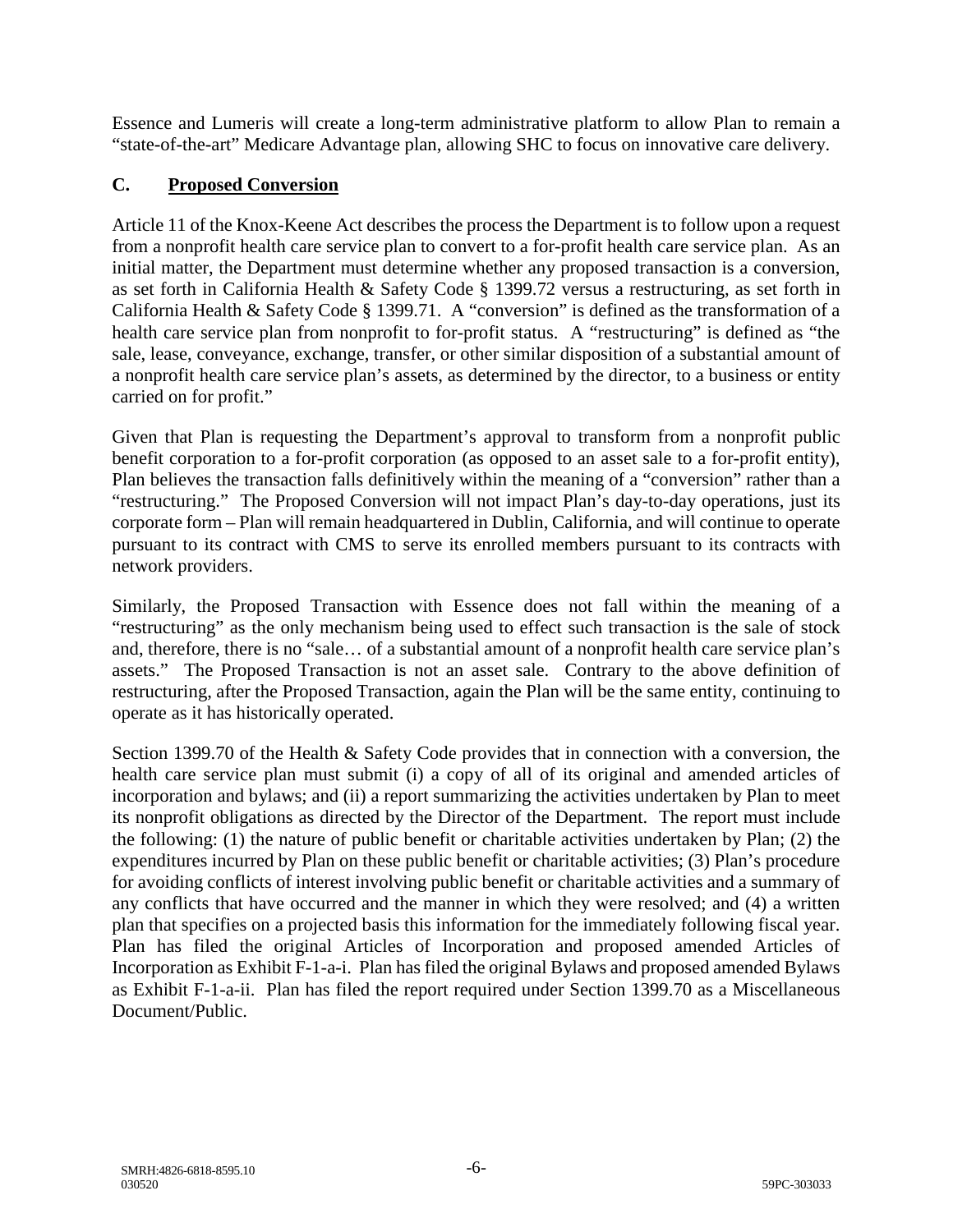# **D. Set-Aside**

Prior to approving the Proposed Conversion, the Department must find that the Proposed Conversion meets specifically enumerated charitable trust requirements and the fair market value (" $\frac{FMV''}{FMV''}$ ) of Plan must be set-aside for appropriate charitable purposes. In determining  $FMV^2$  $FMV^2$ , the Department must consider, but is not bound by, any market-based information available concerning Plan. To that end, Plan has filed a copy of the valuation opinion (the "Valuation Opinion") prepared by VMG Holdings LLC, d/b/a VMG Health as a Miscellaneous Document/Public. VMG has determined that the FMV of Plan's total invested capital is its normalized tangible net equity plus its excess tangible net equity (as calculated by the formula set forth in Title 28, Article 9, Section 1300.76(c) of the California Code of Regulations) (the "Set-Aside Amount").

Section 1399.72(c)(2) of the Health & Safety Code provides that the Set-Aside Amount shall be dedicated and transferred to one or more existing or new tax-exempt charitable organizations operating pursuant to Section 501(c)(3) (26 U.S.C.A.  $\S$  501(c)(3)) of the federal Internal Revenue Code. This section also states that "[T]he director shall consider requiring that a portion of the set-aside include equity ownership in the plan." Accordingly, Plan respectfully requests that the Set-Aside Amount be transferred to SHC as equity ownership in Plan.

Section 1399.72(c)(3) provides that "[e]ach 501(c)(3) or 501(c)(4) organization receiving a setaside, its directors and officers, and its assets including any plan stock, shall be independent of any influence or control by the health care service plan and its directors, officers, subsidiaries, or affiliates." The Knox-Keene Act defines an "affiliate" of a person as "a person controlled by, under common control with, or controlling such person." The term "control" (including the terms "controlling,'' "controlled by" and "under common control with") means "the possession, direct or indirect, of the power to direct or cause the direction of the management and policies of a person, whether through the ownership of voting shares, debt, by contract, or otherwise." Notwithstanding the existing relationship between Plan and SHC, in light of the above definitions and as further discussed below, Plan believes that Section 1399.72(c)(3) does not preclude SHC from receiving the Set-Aside Amount.

<span id="page-6-0"></span> $2$  For the purposes of the engagement with VMG, FMV is generally defined by the International Glossary of Business Valuation Terms as the price, expressed in terms of cash equivalents, at which a property would change hands between a hypothetical willing and able buyer and a hypothetical willing and able seller, acting at arm's length in an open and unrestricted market, when neither is under compulsion to buy or sell and when both have reasonable knowledge of the relevant facts. The level of value assumed is a fully marketable, controlling ownership interest in the assets of subject business.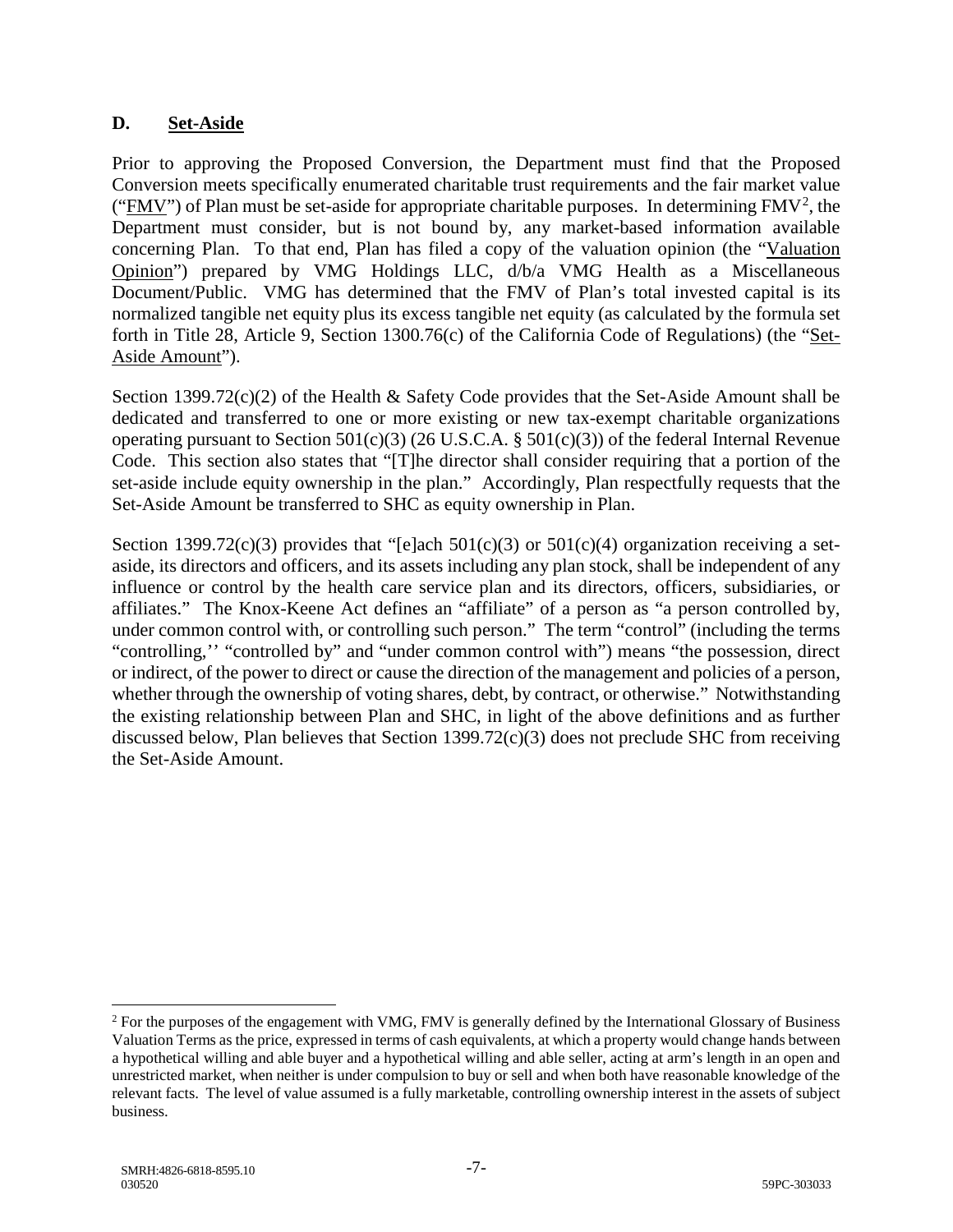Following the Proposed Conversion, Plan will be a subsidiary of SHC and, as a subsidiary, will not have the ability to influence or control SHC as its corporate parent. Furthermore, following the Proposed Transaction, which will occur immediately after the Proposed Conversion, Plan will be only minority-owned by SHC (17%). A minority interest in Plan is insufficient to impart "control" for purposes of the Knox-Keene Act. Common control is also eliminated by virtue of the fact that Plan's proposed parent entities, SHC and Essence, are independent entities, not "affiliates" as defined under the Knox-Keene Act. Given that (i) Plan will not effectuate the Proposed Conversion unless the Department approves the Proposed Transaction, and (ii) the Proposed Transaction will be consummated immediately following the Proposed Conversion, Plan believes that it is appropriate to consider the relationship between Plan and SHC following the Closing of the Proposed Transaction when assessing compliance with Section 1399.72(c)(3). Even for the de minimis period of time between the Proposed Conversion and the Proposed Transaction, the public policy rationale behind Section  $1399.72(c)(3)$  – the notion that a for-profit entity should not be able to influence use of the set-aside proceeds – is respected. This stems from the parentsubsidiary relationship between SHC and Plan described above.

Regarding the merits and qualifications of SHC as the recipient of the Set-Aside Amount, Section 1399.72(c)(6) requires that the  $501(c)(3)$  organization that receives a set-aside under Section 1399.72 demonstrate that its directors and officers have sufficient experience and judgment to administer grant-making and other charitable activities to serve the state's health care needs. SHC's Board of Directors and Senior Management team is committed to serving California's health care needs and has managed the investment of over \$1 billion dollars from September 1, 2015 through August 31, 2018 (the most recent data available) into services and activities to improve the health of the communities it serves. Please see Attachment 1 attached to this Exhibit E-1 that provides biographical information for each of the members of the Board of Directors of SHC.

Section 1399.72(c)(7) requires that the  $501(c)(3)$  organization that receives a set-aside under Section 1399.72 provide the Director and the Attorney General with an annual report that includes a detailed description of its grant-making and other charitable activities related to its use of the setaside received from the health care service plan. The annual report shall be made available by the Director and the Attorney General for public inspection, notwithstanding the California Public Records Act. Plan and SHC understand such obligation, and SHC is committed to complying with the same.

# **E. Member Approvals**

The required approval to consummate the Proposed Conversion and the Proposed Transaction will be obtained prior to consummation of the Proposed Conversion and the Proposed Transaction.

# **F. Regulatory and Quasi-Regulatory Approvals and Notice**

The Proposed Conversion is conditioned upon the receipt of the Department's approval of the Proposed Transaction, which is being sought pursuant to the Transaction Notice. In addition, Plan is required to notify CMS and will file evidence of the same with the Department as Exhibit D-2.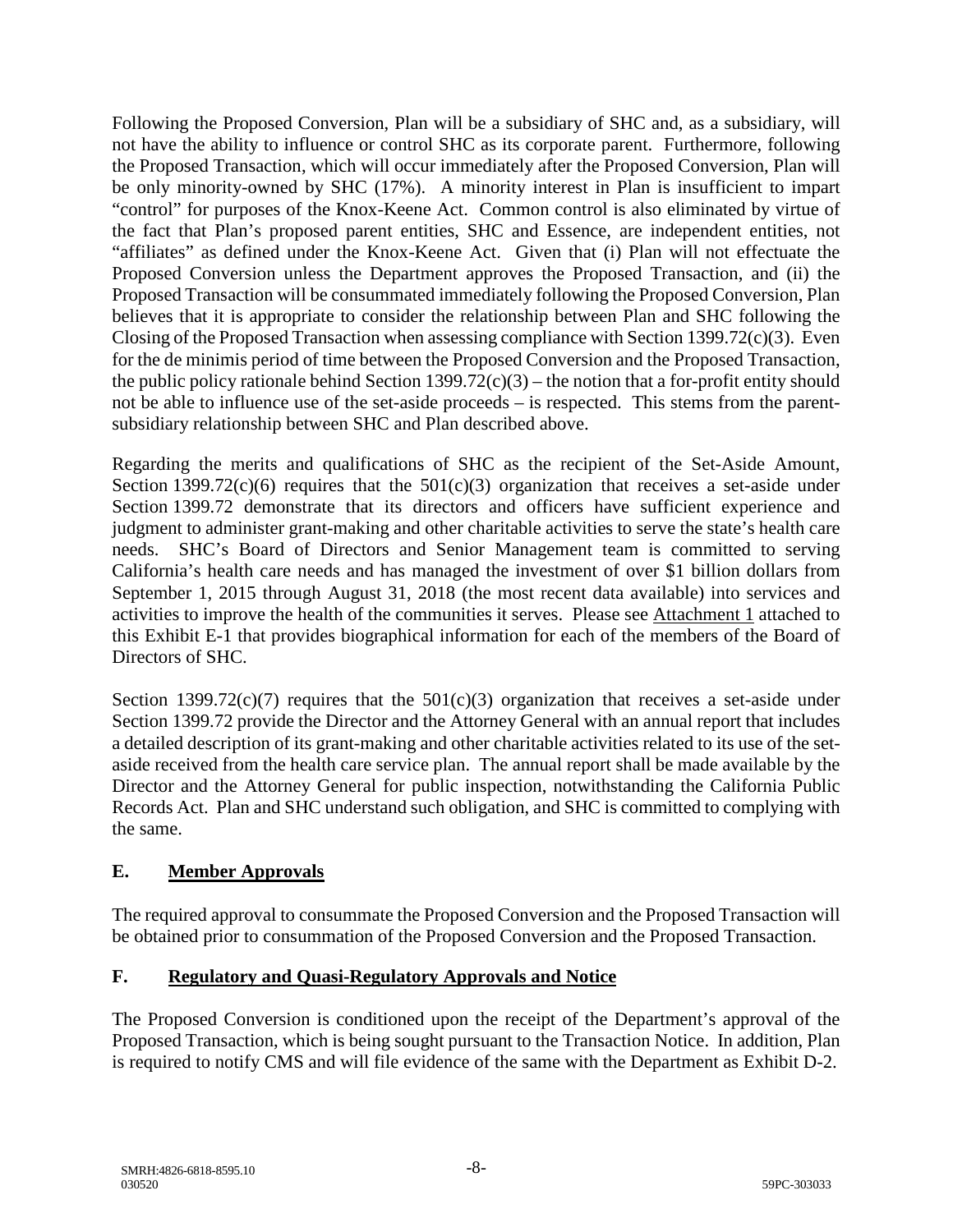| D-2 Filings with Other      | Contact at CMS                                               |
|-----------------------------|--------------------------------------------------------------|
| Agencies                    |                                                              |
| Exhibit F-1-a-i Articles of | Original Articles of Incorporation                           |
| Incorporation               | Certificate of Amendment of Articles of                      |
|                             | Incorporation (filed with the Secretary of State on          |
|                             | July 20, 205)                                                |
|                             | Proposed Amended Articles of Incorporation<br>$\blacksquare$ |
| Exhibit F-1-a-ii Bylaws     | Original Bylaws                                              |
|                             | <b>Proposed Amended Bylaws</b>                               |
| Exhibit F-1-a-iii Corporate | <b>Clean Corporate Information Form</b>                      |
| <b>Information Form</b>     | Redlined Corporate Information Form<br>٠                     |
| Miscellaneous Public        | SHC's 2018 Community Benefits Report                         |
| Document                    |                                                              |
| Miscellaneous Public        | Report Required by Section 1399.70                           |
| Document                    |                                                              |
| Miscellaneous Public        | Fair Market Valuation Opinion Prepared by VMG Health         |
| Document                    |                                                              |

# **G. Additional Exhibits Included or To Be Included in this Filing**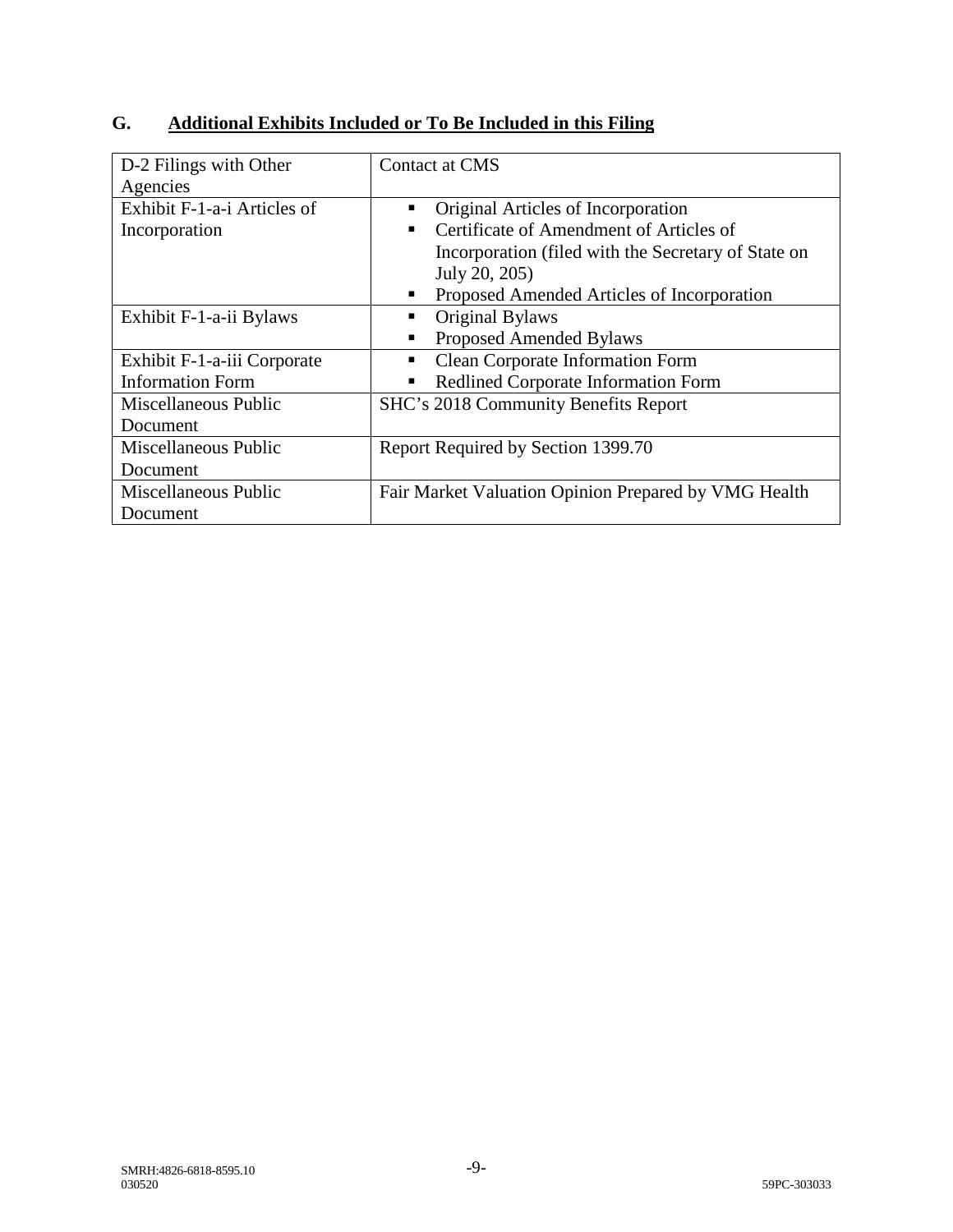# Attachment 1

# **SHC BOARD OF DIRECTORS** January 2020

### **SUSAN "SUSIE" BECHTEL** President and Director, Oak Meadow Foundation

Susie spent over 30 years supporting Bechtel Group Inc.'s employees and their families through her extensive travels to offices and jobsites around the world. She led the early development of an internal global network to facilitate communication and provide information about events, programs, services, education, and training. She also chaired Bechtel Women of the Bay Area, an organization dedicated to supporting female employees, spouses of employees, and the communities in which they lived.

Susie has served on numerous nonprofit boards and advisory councils, with a particular interest in health and education. Her board service includes the Lucile Packard Foundation for Children's Health, Phillips Brooks School, and The Thacher School.

Susie and her husband, Riley, JD '79, MBA '79, have been supporters of Stanford health programs for women, at risk-youth, and aging adults. In addition to her degree in psychology from UC Santa Barbara, she holds a teaching credential from San Jose State University. She and Riley have three grown children, all of whom have earned multiple degrees from Stanford.

#### WILLIAM "BILL" BRODY, MD, PhD Director, W.M. Keck Foundation

Bill served as president of Johns Hopkins University, president of the Salk Institute for Biological Studies, and provost of the University of Minnesota Academic Health Center. He has authored more than 100 publications, holds two U.S. patents in the field of medical imaging, and has made contributions in medical acoustics, computed tomography, digital radiography, and magnetic resonance imaging. These contributions have led to his recognition by numerous national and international organizations.

Bill currently serves on the boards of the W.M. Keck Foundation, the Curtis Institute of Music, as well as several private venture capital backed companies in the healthcare space. He completed service on the President's Foreign Intelligence Advisory Board, the Science Board of the Food and Drug Administration, the Scientific Management Review Board of the National Institutes of Health, and the MIT Corporation.

Bill holds bachelor's and master's degrees in electrical engineering from MIT, as well as medical degree, doctoral degree in electrical engineering, and residency certificate from Stanford. He retired from the Stanford Board of Trustees in June 2014.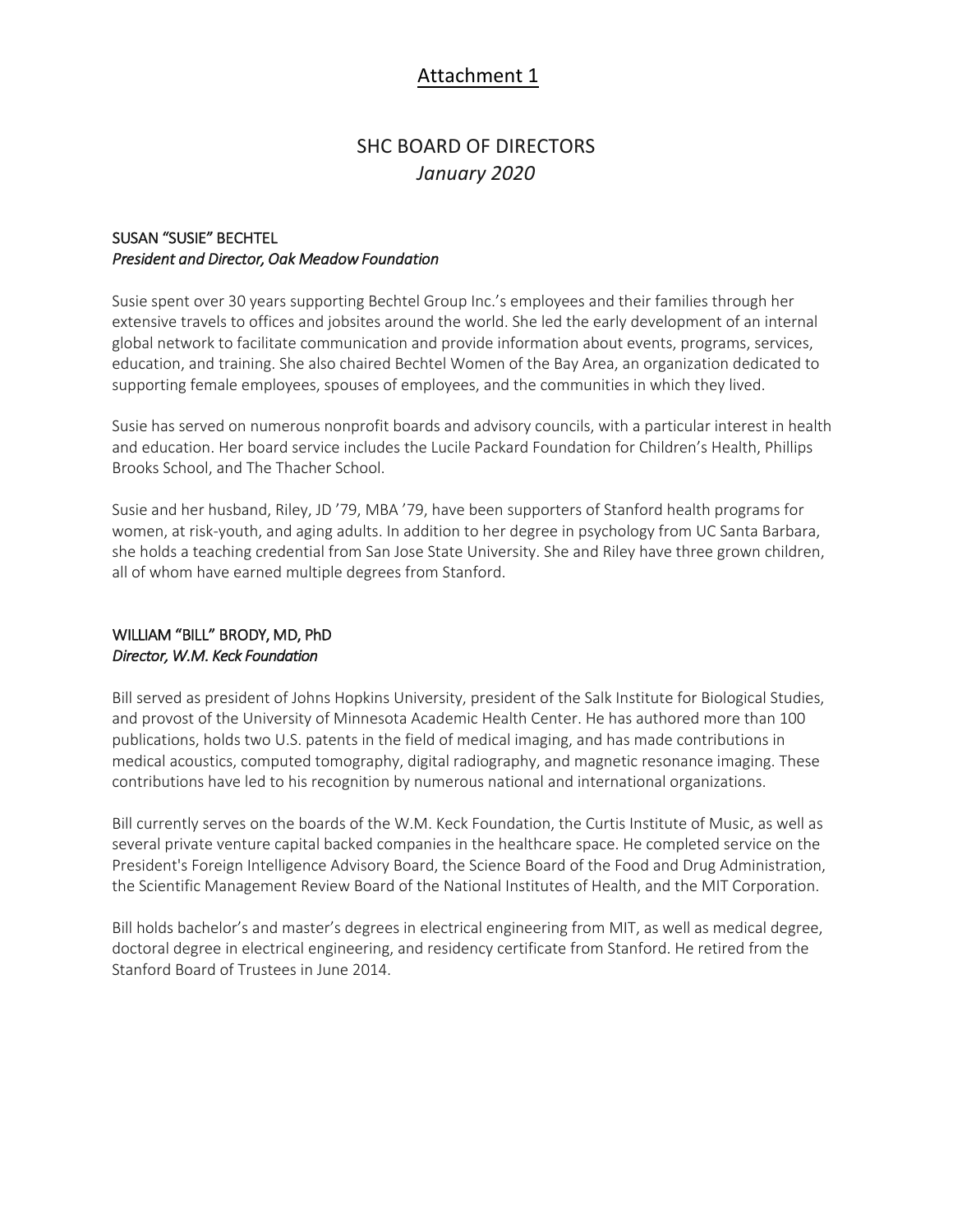### **MARIANN BYERWALTER** Chair, SRI International

Mariann has been a close partner of Stanford for nearly 40 years. She is a trustee emerita having served three terms as a Stanford trustee over 20 years. She also served as CFO and vice president for Business Affairs of Stanford University from 1996-2000, and special assistant to the president through 2001. At Stanford Health Care, Mariann chaired the board of directors from 2006 - 2013 and served as interim president and CEO in 2016. Previously, Mariann was an entrepreneur and co-founded America First Financial Corporation, which raised funds to purchase and turn-around failed savings and loans from the government. She served as CFO at Eurekabank, and COO of America First Eureka Holdings. She was vice president of Strategic Planning and Corporate Development at Bank America Corporation.

Mariann currently serves on the boards of directors of Franklin Resources, Inc.; Pacific Life Insurance; Redwood Trust, Inc.; SRI International; and Lucile Packard Children's Hospital.

Mariann earned a bachelor's degree in economics and political science/public policy from Stanford University in 1982, and later obtained her MBA from Harvard Business School in 1984.

## **JEFF CHAMBERS** Senior Advisor, TA Associates

Jeff chairs the Board of Directors of Lucile Salter Packard Children's Hospital, where he has been a board member since September 2009. He is also a member of the Stanford Medicine Advisory Council and is a director of the Lucile Packard Foundation for Children's Health, Stanford Management Company and the Santa Lucia Preserve. He serves on the advisory committee of Eastside Preparatory School and was previous Board Chair of Sacred Heart Schools-Atherton.

Jeff joined TA Associates, a private equity firm, in 1980 and opened its West Coast office in 1982. He became a managing director in 1984 and served on TA's executive committee from 1988 to 2010. He has served on the boards of numerous public and private company boards during his career.

Jeff earned his bachelor's degree, cum laude, in economics from Harvard College in 1976, and his MBA from the Stanford Graduate School of Business in 1980. He and his wife have two sons, both of whom graduated from the Stanford Graduate School of Business.

### **BRET COMOLLI Chair, Asurion Corporation**

Bret serves on the Stanford University Board of Trustees, the Stanford Medicine Advisory Council, the Stanford Medicine Cabinet, and the Stanford Management Company Board of Directors. Previously, he served on the GSB Management Board and was a member of the National Advisory Board for Stanford University's Haas Center for Public Service.

Bret is Chairman and former CEO of privately-held Asurion Corporation, a consumer technology protection services firm. He also serves as a board member and officer for CTIA - the industry lobbying organization for the wireless and telecom industries. With more than thirty years of leadership, business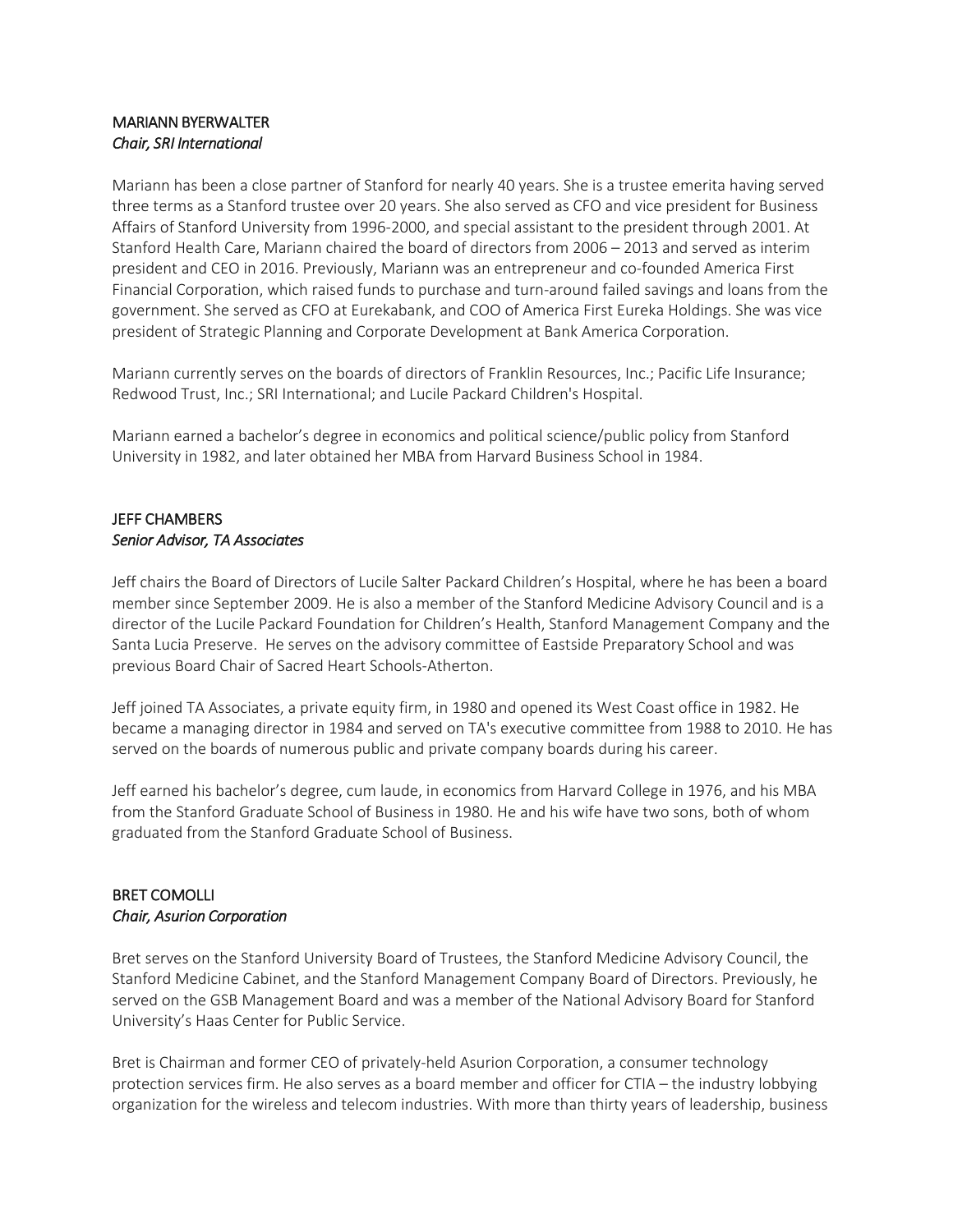management, and consulting experience, Bret has held CEO, COO and general manager positions at organizations such as the U.S. Army Corps of Engineers, Excite@Home, Risk Management Solutions and Kendara. He also worked at McKinsey & Company, consulting to Fortune 500 companies on strategic, operational and organizational issues.

Bret graduated from the United States Military Academy at West Point with a bachelor's degree in engineering. He earned an MBA from the Graduate School of Business at Stanford University in 1989.

### EDWARD DAMROSE, MD, FACS Chief of Staff, Stanford Health Care

Ed is a professor of Otolaryngology—Head and Neck Surgery and (by courtesy) of Anesthesiology, and chief of the Division of Laryngeal Surgery for the Stanford University School of Medicine. He also heads the Voice and Swallowing Center and the Laryngology Fellowship Program.

Ed is a diplomate of the American Board of Otolaryngology—Head and Neck Surgery, and a member of the American Academy of Otolaryngology—Head and Neck Surgery, the American Head and Neck Society, the American Laryngological Association, and the Triological Society. He is the past medical director of the International Association of Laryngectomees, medical advisor to the Foundation for Voice Restoration, and Clinical Practice Guidelines Committee Chair for the American Bronchoesophagological Association.

Ed earned his bachelor's in biology, cum laude, from Yale University in 1991, medical degree from UCLA School of Medicine in 1995, and completed his residency also at UCLA in 2001. He served as a clinical instructor at UCLA, completing a fellowship in laryngeal surgery, then traveled north to join the Stanford faculty in 2003. Additionally, Ed is a Captain in the United States Navy Reserve.

### **DONNA DUBINSKY** Co-founder and CEO, Numenta

Donna is a serial entrepreneur currently leading Numenta, a research and development company applying neocortical theory to machine intelligence. In addition, Dubinsky serves on the board of Twilio (TWLO), a technology company powering business communications and Cortical.io, a Vienna based private company creating natural language understanding solutions. Previously, Dubinsky was CEO of Palm Computing and Handspring—pioneers of the first successful handheld computers and smartphones. Earlier in her career, Dubinsky held positions in sales, sales support, and logistics at Apple and at Claris, an Apple software subsidiary.

Donna earned her bachelor's degree from Yale University in 1977, and her MBA from Harvard Business School in 1981. She also served on the board of Yale University for 12 years, including two years as Senior Fellow. Her husband, Len Shustek, MS'72, PhD'78 (computer science), is Founder and Chairman of the Computer History Museum.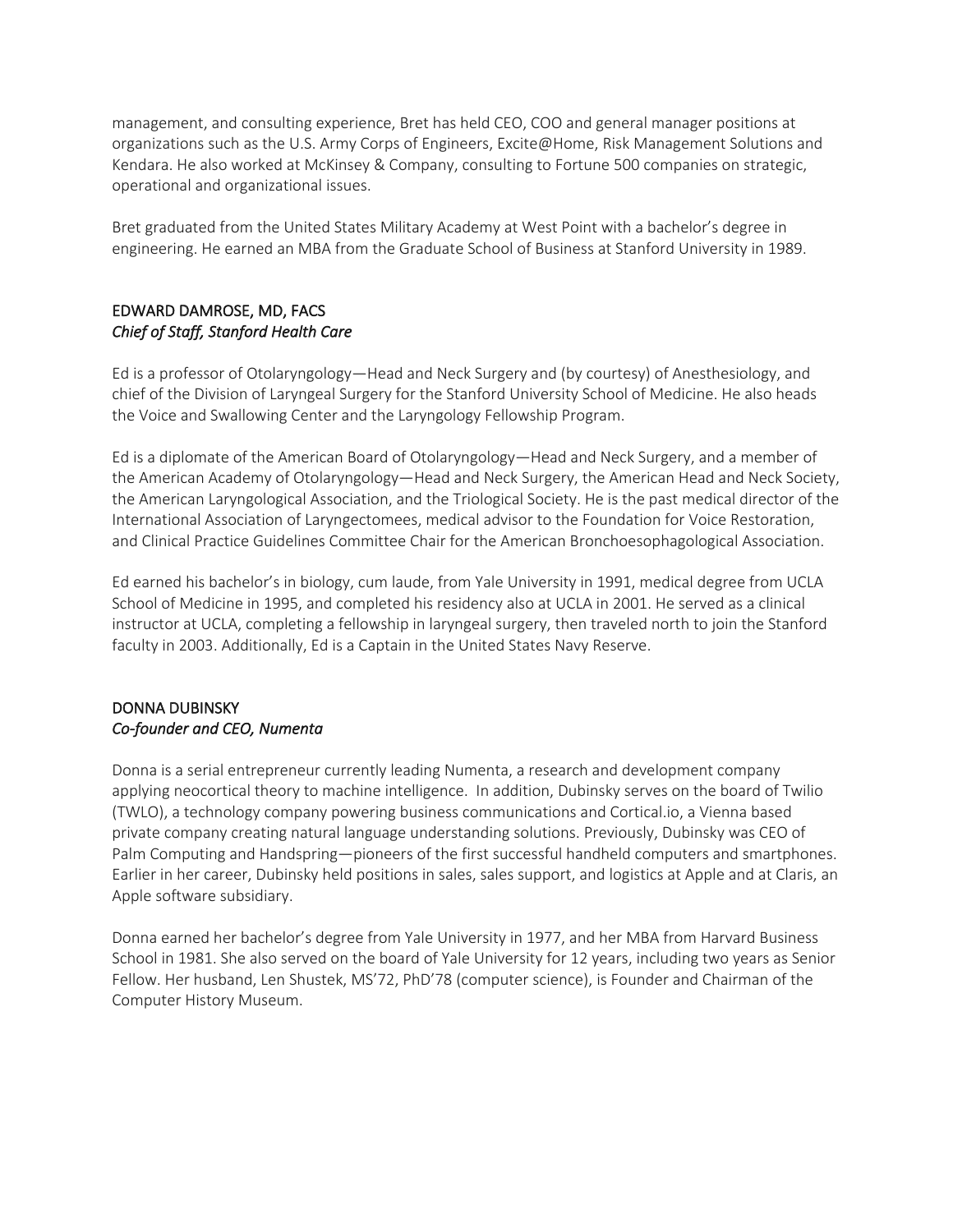### **DAVID ENTWISTLE** President and CEO, Stanford Health Care

David joined Stanford Health Care as president and CEO in July 2016. Previously, he served for nine years as CEO of University of Utah Hospitals & Health Systems (UUHC). As the only academic medical center in a region that includes Utah and five surrounding states, UUHC has 1,100 board-certified physicians who staff four university hospitals, 10 community clinics, and several specialty centers. It is consistently ranked among U.S. News & World Report's Best Hospitals and in 2010, was #1 on the prestigious University Health System Consortium's Quality and Accountability scorecard, achieving top 10 status in subsequent vears.

Prior to UUHC, David held several senior operations executive positions at the University of Wisconsin Hospital & Clinics and City of Hope National Medical Center, where he also served as president and CEO for Oncology Management Services.

David earned a master's degree in Health Services Administration at Arizona State University and his bachelor's degree at Brigham Young University.

# **CHANDLER EVANS, JD** President, Woodside School Foundation

Chandler is a community volunteer primarily interested in healthcare and education. She serves on the Stanford Medicine Community Council. Chandler was a founding member of the Stanford Women's Health Tea committee, which is now the Stanford Medicine Women's Health Lunch. Chandler is president of the Woodside School Foundation where she has Co-Chaired the Annual Fund. She led the volunteer efforts of the parcel tax campaign for the Woodside Elementary School.

Chandler is a former attorney. She was an assistant general counsel for Oak Hill Capital Partners. Prior to that, she was a corporate associate in the New York City office of Paul, Weiss, Rifkind, Wharton & Garrison. Chandler earned her bachelor's degree at Harvard College in 2000, and her law degree at Yale Law School in 2004.

### **KAYE FOSTER** Independent Leadership Consultant

Kaye is an independent consultant, working with CEO's and leadership teams focusing on business transformations, talent management, and human resources strategy development and implementation. She is also senior advisor to The Boston Consulting Group. Previously, Kaye served as senior vice president of Global Human Resources for Onyx Pharmaceuticals, where she led all aspects of the human resources function, most notably through the merger negotiations for employee related issues in Amgen's acquisition of Onyx Pharmaceutical. Prior to that, Kaye held senior executive human resource posts at Johnson & Johnson, and Pfizer Inc. supporting the pharmaceutical firms in Japan, Asia, Africa, Middle East and Latin America.

Kaye is a trustee of Spelman College in Atlanta, and also sits on the boards of Glide Memorial Church, and Grails biotech, whose mission is to detect cancer early, when it can be cured.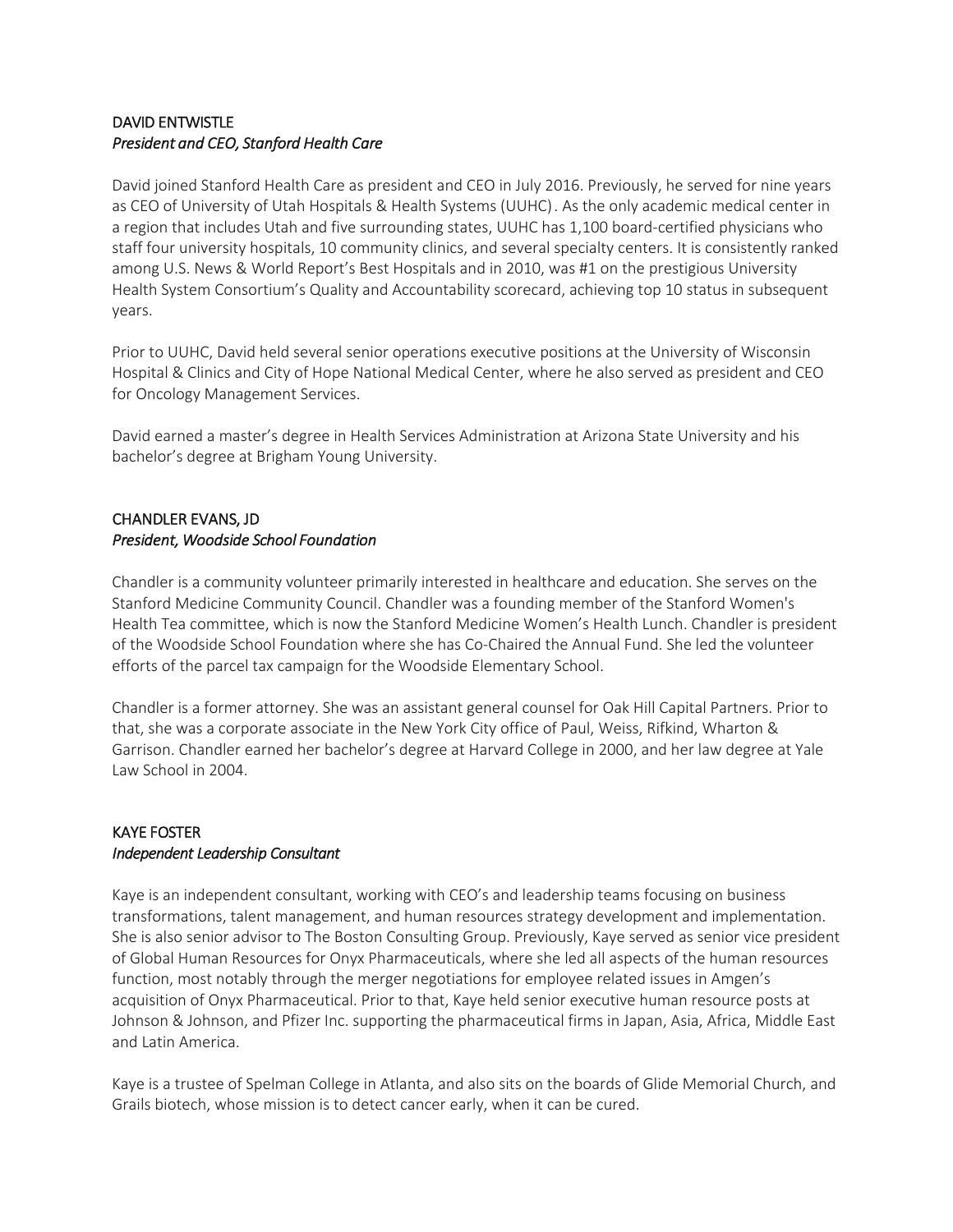Kaye earned her undergraduate business degree at Baruch College of the City University of New York, and an MBA from Columbia University Graduate School of Business.

### **JOHN GOLDMAN Community Volunteer and Philanthropist**

John has been on Stanford Health Care board since 2012 and has served in myriad volunteer roles including the Graduate School of Business advisory council, the Stanford Live advisory council, former Chair of the Stanford Athletic Board, and Stanford's Center for Philanthropy and Civil Society.

John is president of the John and Marcia Goldman Foundation, and serves on the board of the San Francisco Symphony, being its immediate past president. He is former Chairman of Willis Bay Area Inc., an insurance brokerage and risk management firm, and former CEO of Goldman Insurance Services. He also served in California State offices as legislative analyst and assistant secretary of transportation. He is a trustee of several family foundations, including as president of the Goldman Environmental Foundation. He also serves as an advisory board member of the Wildlife Conservation Society and as an honorary board member of Project Open Hand. He is a past president of the board of Jewish Family and Children's Services, a former board member of the Institute on Aging of Mt. Zion Health Systems, and a past president of the Jewish Community Federation of San Francisco, the Peninsula, Marin and Sonoma Counties.

He received his bachelor's degree from Swarthmore College in 1971 and his MBA from the Stanford University Graduate School of Business in 1975.

### **LORI GOLER** Head of People, Facebook

Lori is responsible for all aspects of Facebook's people strategy including growing, developing, and retaining the Facebook team. She joined Facebook in 2008 after five years at eBay, where she led consumer marketing strategy, brand management, advertising, and consumer promotions. Since joining, Facebook has grown 80x and has been recognized as a leading workplace. Prior to Facebook, she worked at eBay where she led consumer marketing strategy, brand management, advertising, and consumer promotions. Lori was also a founding member of the executive team at babystyle.com where she led operations and merchandising. Prior to that, Lori was at The Walt Disney Company focused on strategy and business planning for consumer products businesses.

Lori holds a bachelor's degree from Yale University, MBA from Harvard Business School, and a master's degree in public policy from the Harvard's Kennedy School of Government.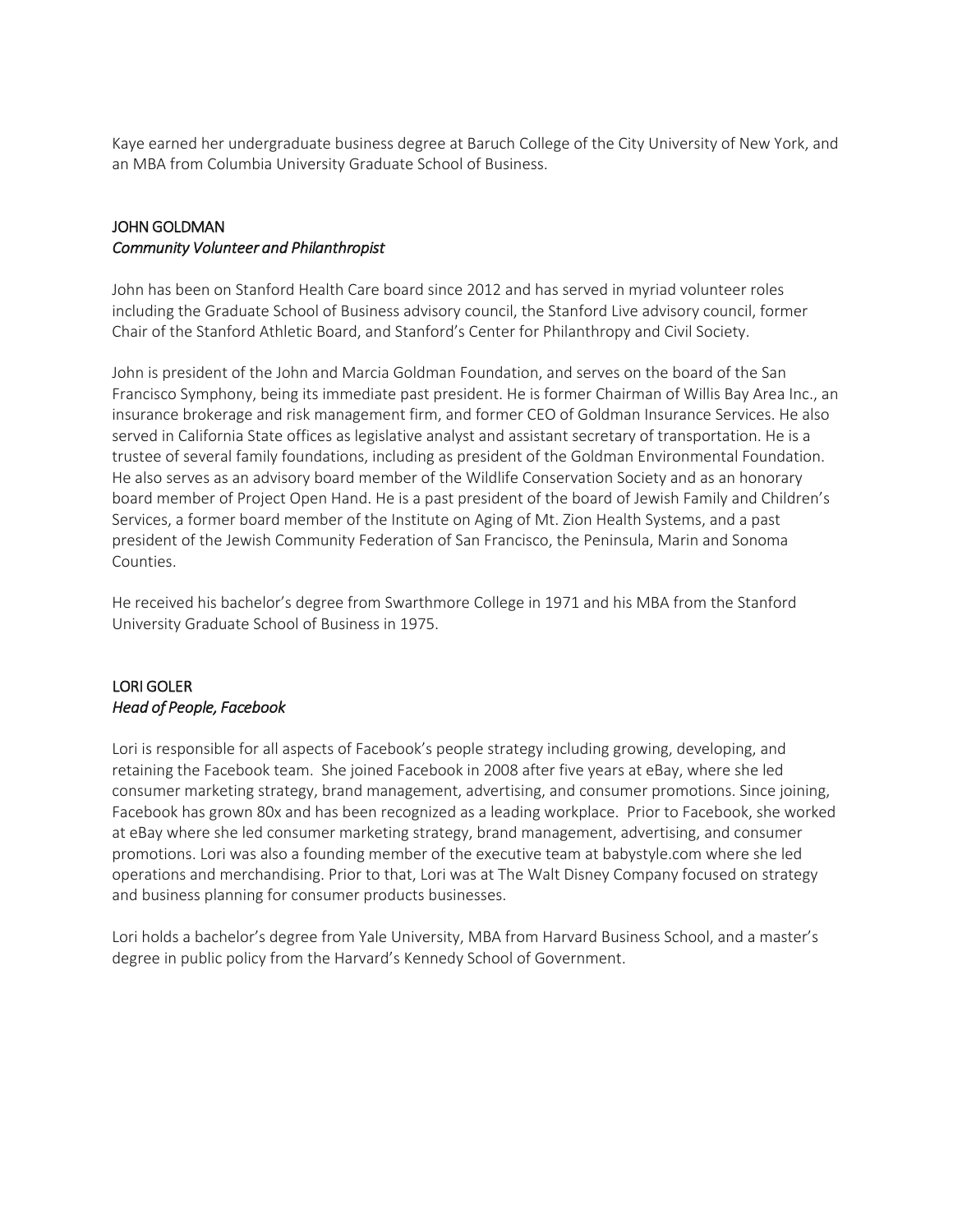## **JOHN GUNN** Trustee, Dodge & Cox Funds

John has a long history of volunteerism at Stanford. He is currently Chairman of the Advisory Board of the Stanford Institute of Economic Policy Research (SIEPR) and Vice Chair of the Board of Directors of Stanford Healthcare. He is a former member of the Stanford University Board of Trustees.

John, former Chairman and CEO of Dodge & Cox, joined the firm in 1972 and retired at the end of 2016. He now serves as Chairman of the Board of the San Francisco Opera.

John earned his undergraduate degree from Stanford University and received his MBA from the Stanford Graduate School of Business. He and his wife, Cynthia Fry Gunn, also a Stanford alumna, reside in Palo Alto.

### **FRED HARMAN Managing Partner, Oak Investment Partners**

Fred serves on the advisory councils for Stanford Live (Chair), and Stanford Arts, and on the board of Stanford Interdisciplinary Life Sciences.

Fred joined Oak Investment Partners in 1994, his primary investment focus is on consumer internet/new media investments. He is currently on the boards of Brit Media, Enjoy Technology, Group Nine Media (aka Thrillist & NowThis), Nutravail, RebelMouse, Sovrn, and Thrive Global. Previously, Fred was general partner at with Morgan Stanley's venture capital group. He also worked in business development at Hughes Communications where he was involved in the formation of the predecessor to DirectTV. He is co-owner of the Golden State Warriors, a trustee with the U.S. Ski and Snowboard Team Foundation.

He received a bachelor's and master's degrees in electrical engineering from Stanford in the early 1980s as a Hughes Fellow.

# MARY HAWN, MD Professor of Surgery and Chair of the Department of Surgery, Stanford University

Mary joined the Stanford faculty in 2015 as professor and chair of the Department of Surgery. She has extensive research in surgical quality measurement and national policy affecting surgical populations. Her work has changed guidelines for noncardiac surgery in patients with coronary stents and also informed policy about national surgical quality measurements. She is a Director and on the Executive Committee for the American Board of Surgery and serves on the editorial board of the Annals of Surgery and the Journal of the American College of Surgeons. Mary has several additional leadership roles including Secretary of the American Surgical Association, District Representative for the Western Surgical Association and Treasurer for James IV Society. She is the Co-Editor of the surgical textbook Operative Techniques in Surgery.

Mary earned her bachelor's, Master of Public Health, medical degrees, and her certificate in Healthcare Quality and Safety from University of Michigan in the 1990s. She completed her minimally invasive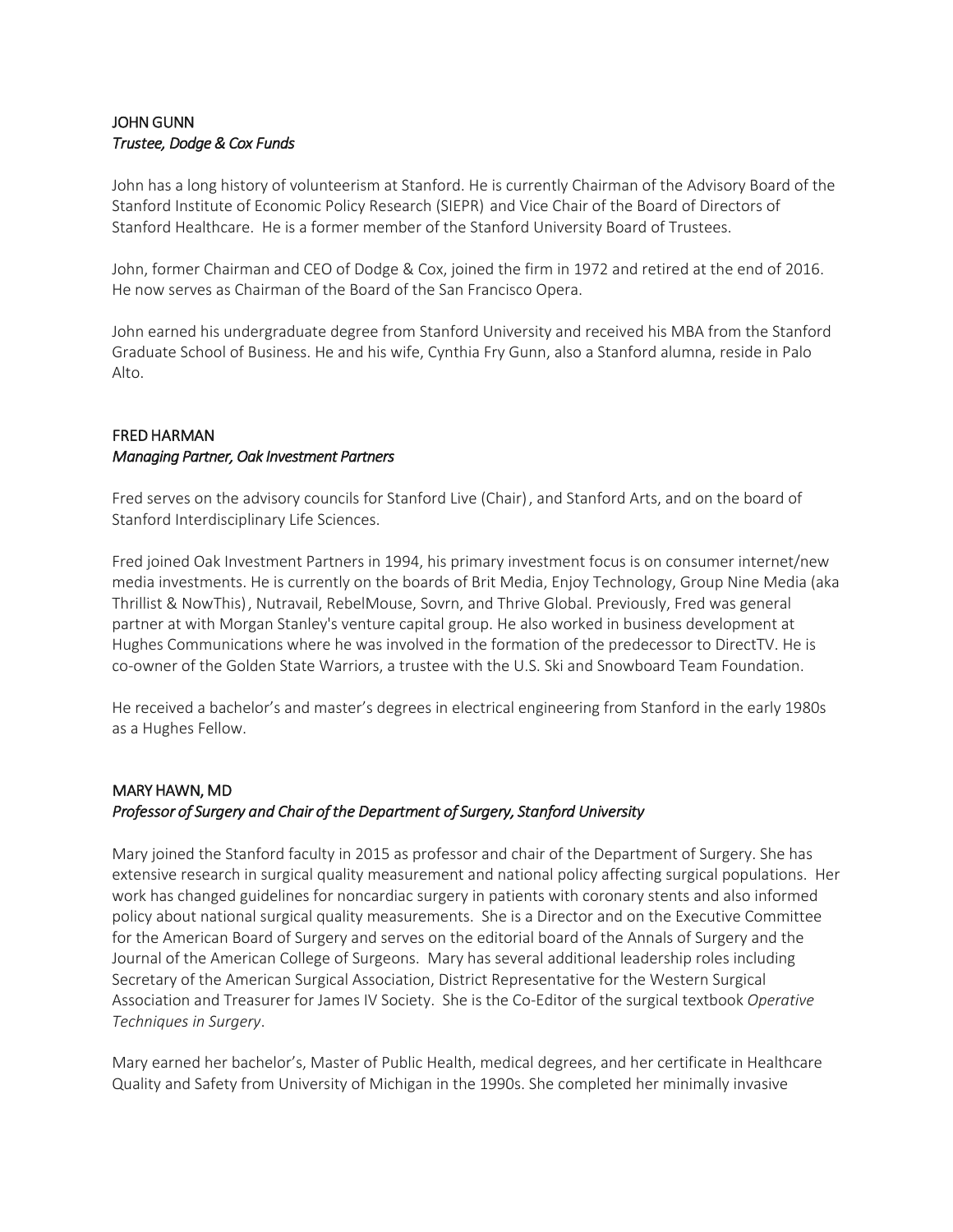surgical fellowship at Oregon Health and Science University. Her husband, Eben Rosenthal, MD, is the Ann and John Doerr Medical Director of Stanford Cancer Center.

### **CECILIA HERBERT**

### Chair, BlackRock's iShares ETF Board

Cecilia has held many volunteer positions as a Stanford alumna, including Reunion Chair, Chair of the Stanford Alumni Association, and Co-Chair of the Parent Advisory Board.

Cecilia is Chair of BlackRocks's iShares ETF board and a trustee of a Thrivent mutual fund. She has served on four other mutual fund boards for 20+ years. She is a member of the Independent Director's Council, the mutual fund industry policy and education organization for independent directors. She is also a board member of WNET, the public media company serving New York and New Jersey. Cecilia retired as managing director and manager of the San Francisco Office of JP Morgan in 1990.

Cecilia has served on the boards of the Bay Area Catholic Charities CYO, including as its president, The Thacher School, Groton School, Schools of the Sacred Heart, the International Women's Forum, the Bay Area Professional Women's

Network, the California Pacific Medical Center and its Foundation. She has chaired the Archdiocese of San Francisco Finance and Investment Councils. She is a member of the Northern California Chapter and New York Chapter of the International Women Forum's and is a Dame of the Order of Malta, an international charitable organization.

Cecilia received her bachelor's degree in economics from Stanford University, and her MBA from Harvard Business School. She and her husband, Jim, Co-Chaired the Stanford Parent Advisory Board. Two of their three children have multiple degrees from Stanford.

## **MARC JONES** Chairman and CEO, Aeris Communications

Marc is chairman and CEO of Aeris Communications, an Internet of Things (IoT) solutions provider. Before joining Aeris in 2005, he served as president and CEO of Visionael Corporation, a pioneer in enterprise network management and automation. Prior to joining Visionael in 1998, he was president and COO of Madge Networks. Previously, he served as senior vice president of integrated systems products for Chips & Technologies; senior vice president of corporate finance for L.F. Rothschild, Unterberg & Towbin; and a law associate at Pillsbury, Madison & Sutro.

Marc currently serves on the boards of the California Health Care Foundation, Management Leadership for Tomorrow, and Gardner Denver Inc. Previously, he was a member of the boards of Working Partnerships USA and Green for All, and chair of the National Cyber Security Partnership's Enterprise Task Force. At Stanford, Marc currently serves on the Board of Trustees. Previously, he served on the Law School Board of Visitors and the Athletics Board.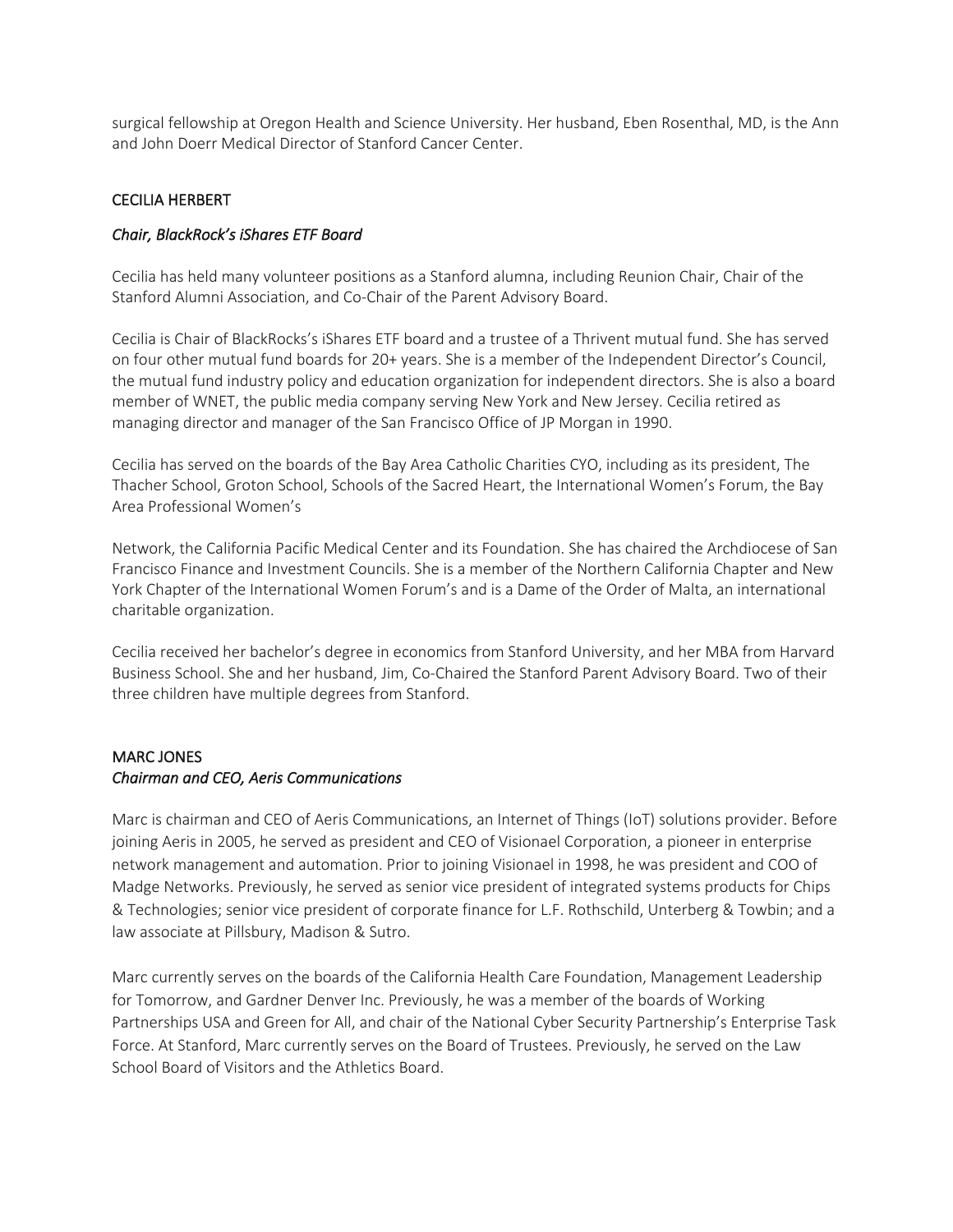Marc earned his undergraduate degree in political science and his JD from Stanford. He and his wife, Lisa (MBA '88), have two children, one of whom has an undergraduate degree from Stanford.

#### **PAUL KING**

#### President and CEO, Lucile Packard Children's Hospital Stanford

Paul joined LPCH in January 2019. He has built a distinguished career of more than 30 years as a health care executive, including leadership positions at several nationally recognized academic medical centers.

Previously, Paul served as executive director of the University of Michigan's CS Mott Children's Hospital and Von Voigtlander Women's Hospital, and guided the strategic growth of the university's children's and women's programs and services. Prior to that, Paul served as president and CEO for the Pediatric Management Group, a 550-physician academic pediatric subspecialty group practice affiliated with Children's Hospital Los Angeles (CHLA). He also held senior management roles at the Mayo Clinic and the Samaritan Physicians Center.

Paul is currently on the board of trustees for the Children's Hospital Association. He holds a bachelor's degree in business administration and economics from the University of Nebraska, a master's degree in health care administration from the University of Iowa and is a Certified Medical Practice Executive.

### **LATA KRISHNAN Technology Entrepreneur and Philanthropist**

Lata Krishnan is a technology entrepreneur, a startup investor & an engaged philanthropist. She helped establish Shah Capital Partners, and takes an active role in identifying and investing in high-growth opportunities and inspiring founders from the technology, energy, real estate, and social impact worlds. Lata co-founded, SMART Modular Technologies, and lead as CFO through a public offering. Previously, she was a board member of Silicon Valley Bank Financial Group where she served on the Finance and Audit committee for 10 years.

She holds membership on several public and private boards most notably on the Stanford Health Care Board. She is the founder, former president, and current Co-Chair of the American India Foundation, as well as a board member of The Commonwealth Club of San Francisco. Lata is also a Senior Advisory Board Member of the London School of Economics, South Asia Centre.

Lata received a BS with honors from the London School of Economics, and is a member of the Institute of Chartered Accountants in England and Wales.

### **CHIEN LEE** Philanthropist

Chien has served Stanford in many capacities, including university trustee, board member of the Stanford Alumni Association, advisory council member of the Freeman Spogli Institute of International Studies, the Graduate School of Business, the Graduate School of Education, and School of Engineering.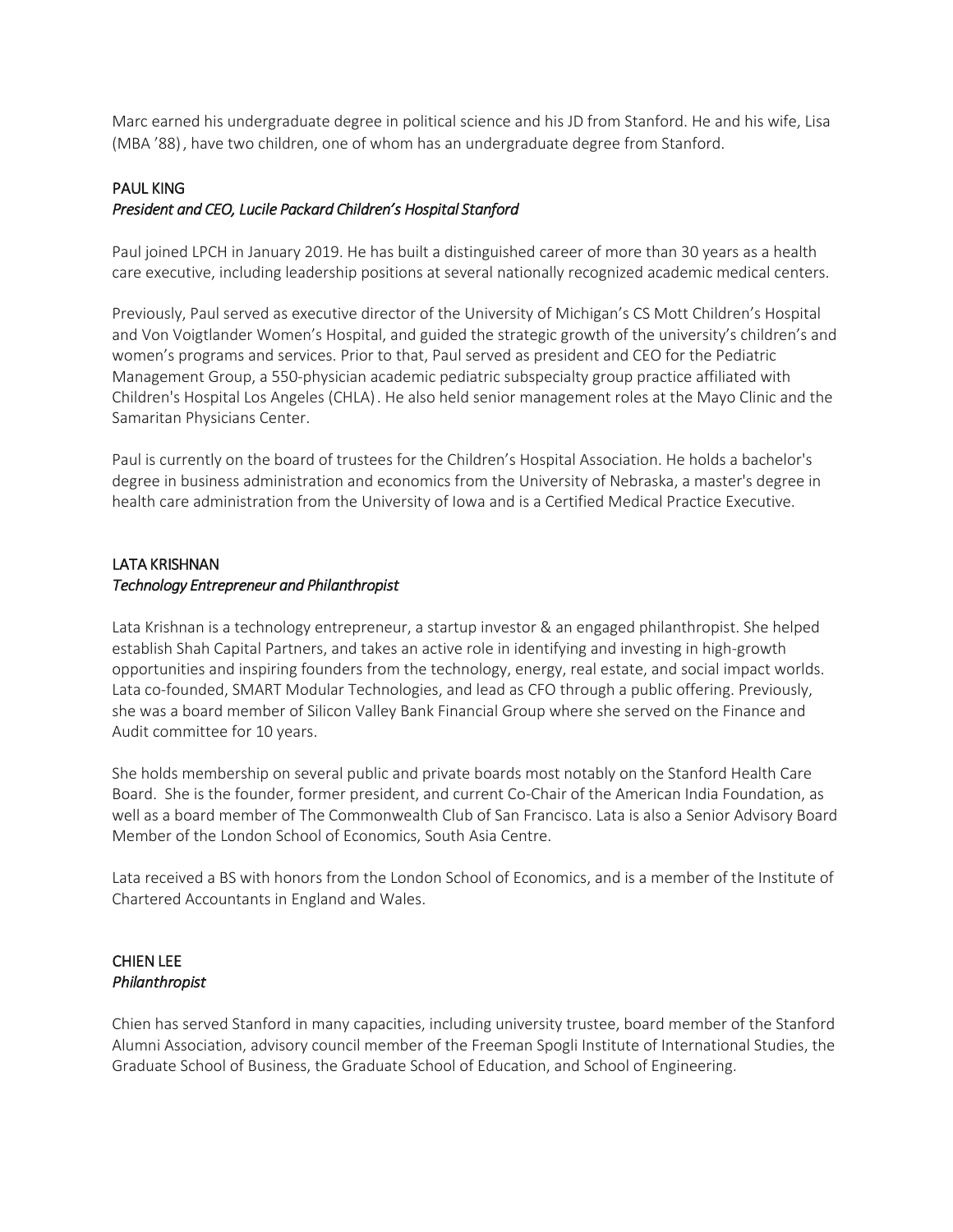Chien is based in Hong Kong and presides over Lee family charitable interests as a governor of Lee Hysan Foundation, and Chairman of Bei Shan Tang Foundation. He is Vice Chair of the board of Chinese University of Hong Kong, Chairman of the CUHK Medical Centre and Supervisor of St. Paul's Coeducational College in Hong Kong. He also serves on the boards of Phillips Academy in Andover, Massachusetts, the Outward Bound Center for Peacebuilding, and Outward Bound China. Chien is a nonexecutive director of Hysan Development Company Limited and Swire Pacific Limited which are publicly listed on the Hong Kong Stock Exchange.

Chien received his bachelor's degree in mathematical sciences, master's degree in operations research, and MBA in the 1970s from Stanford University.

### **MARK LESLIE Managing Director, Leslie Ventures**

Mark is a lecturer in management at Stanford Graduate School of Business, where he teaches courses in entrepreneurship, ethics and sales organization. He is also Chairman of Stanford's Medical Center Development Major Gifts Committee and sits on the Stanford Medicine Cabinet.

Mark is the Managing Director of Leslie Ventures, where he is a very active investor in ultra-high technology companies. He serves on the boards a number of privately held high-technology corporations and, over the past twenty-five years, has served on over fifty boards of directors, both public and private. He also currently serves on the NYU Board of Trustees, the Board of Overseers for the NYU Faculty of Arts and Sciences, the Board of Overseers of NYU Tandon Engineering School, and a member of the Executive Board of the NYU Innovation Fund.

Mark was a founder, Chairman, and CEO of Veritas Software, helping to build the company over his eleven-year tenure to 6,000 employees and annual revenues of \$1.5 billion. Prior to Veritas, Mark served as CEO of two Silicon Valley high-tech startup companies.

Mark received a bachelor's degree in physics and mathematics from New York University in 1966 and completed Harvard Business School's Program for Management Development in 1980.

### **JOHN LEVIN** Chair, Folger Levin LLP

In 2009 he completed a ten-year term as a Trustee of Stanford University, the last five years as Vice-Chair of the Board. John has been active in the leadership of Stanford Law School, serving as a member of the Dean's Advisory Council, Co-Chair of the Campaign for Stanford Law School and a member of the executive committee of the school's Board of Visitors. With his wife Terry, John established The John and Terry Levin Center for Public Service and Public Interest Law at Stanford Law School.

John is Chair of Folger Levin LLP. His practice focuses on transactions and strategic advice for businesses, high net worth families and individuals, and non-profit organizations. He co-founded Folger Levin in 1978 and served as its Chair and Managing Partner for nearly 30 years. He has been a member of the California Bar since 1973.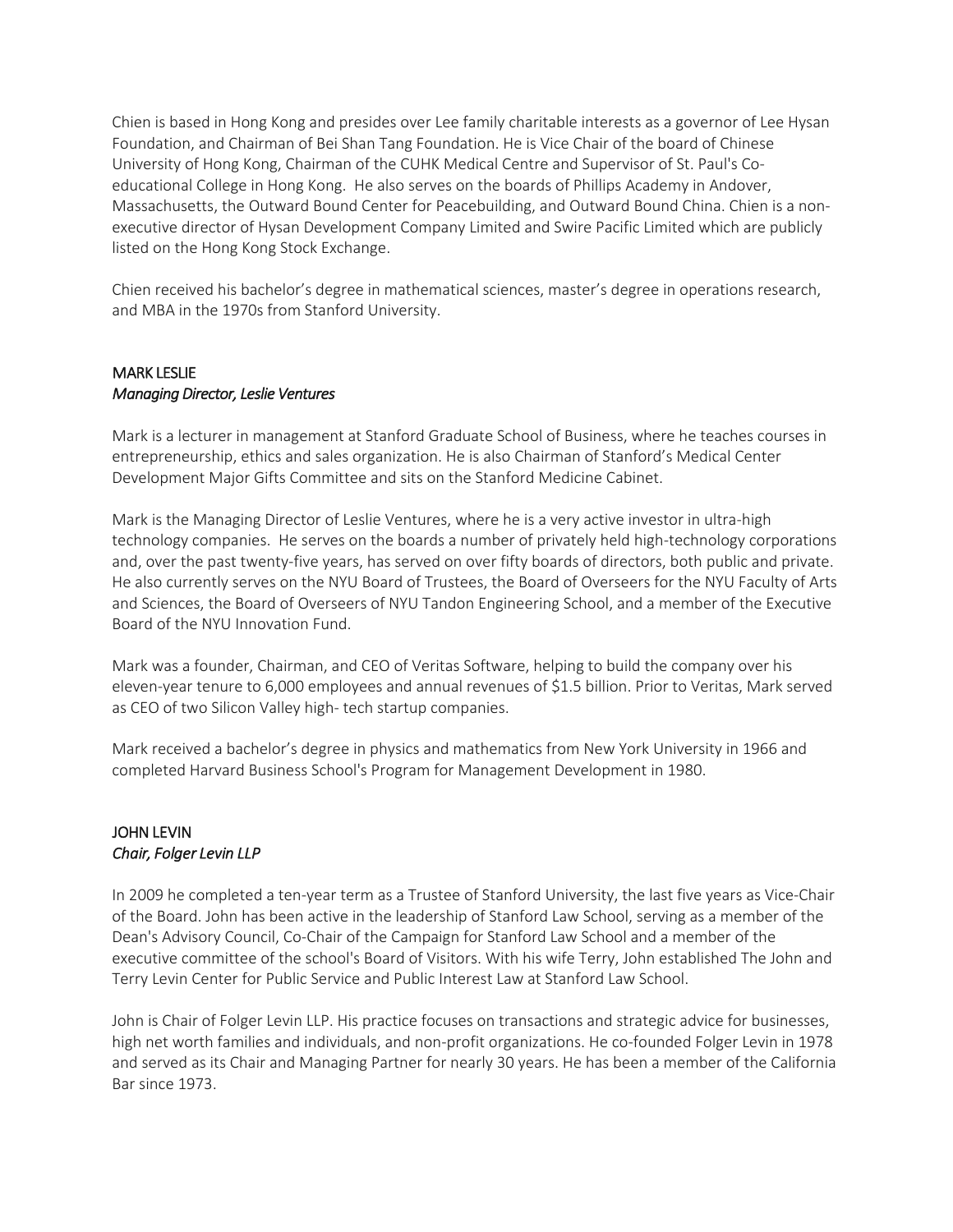John is active in a wide range of community activities and has served on numerous boards. He is Chair of the bBoard of Trustees of the Jay and Rose Phillips Family Foundation of California, and a founding member of the Board of Trustees of Coaching Corps. He has also served Chair of the Board of Trustees of the Claude and Louise Rosenberg, Jr. Family Foundation, Vice-Chair of the Board of Trustees of Marin Country Day School, and a member of the Civil Justice Reform Act Advisory Group of the United States District Court for the Northern District of California

John received a master's degree in education and his law degree from Stanford Law School in the early 1970s. He earned a bachelor's degree from Harvard College in 1969.

### **RANDY LIVINGSTON** Stanford University Vice President for Business Affairs, Chief Financial Officer and University Liaison for **Stanford Medicine**

Randy joined Stanford University in March 2001 as vice president for Business Affairs and CFO, he reports to Stanford President Marc Tessier-Lavigne. He oversees many of the administrative organizations that provide support for Stanford's academic mission including University IT (Enterprise Technology, Research Computing, Communications and IT Facilities, Client Services and Service Strategy), Financial Management Services (Controller's Office, Treasurer's Office, Financial Systems and Support, and Procurement), the Office of Chief Risk Officer (Internal Audit, Compliance, Privacy, Information Security and Enterprise Risk Management), improvement, Analytics and Innovative Services, and Business Development. The Office of Research Administration reports jointly to Randy and the Vice Provost and Dean of Research. In September 2017 Randy was appointed to the additional role of University Liaison for Stanford Medicine, with responsibility for enhancing collaboration and ensuring coordination on nonacademic matters between the university and the three Stanford Medicine entities: the School of Medicine, Stanford Health Care, and Lucile Packard Children's Hospital Stanford.

Prior to Stanford, Randy spent 16 years working in Silicon Valley with several technology and life science companies as chief financial officer, and in corporate development and marketing roles. He led two companies through IPO's, founded a company, sold a company, and completed several acquisitions of other companies. Previously, Randy worked with McKinsey & Company as a management consultant. Randy also serves on the boards of eHealth, Pacific Biosciences, Lucile Packard Children's Hospital Stanford and Stanford Management Company.

## ALDEN "CHIP" MCDONALD, MD Interventional Cardiologist, Cardiovascular Consultants Medical Group/Stanford Healthcare

Chip is an interventional cardiologist at Cardiovascular Consultants Medical Group (CCMG) / Stanford Health Care. At CCMG, Chip serves as a board member and physician operations leader. He is also a board member and immediate past president of the Bay Area American Heart Association. In this role, Chip has been a strong advocate for public policies and community programs that improve cardiovascular health, including promoting CPR training in schools, access to healthy food, physical activity, and smoking cessation. Chip also sits on the Board of Directors of Physicians Medical Forum, a non-profit organization dedicated to improving health in underserved communities by increasing diversity in the healthcare workforce. Chip is a Consortium Core member of the Stanford Precision Health for Ethnic and Racial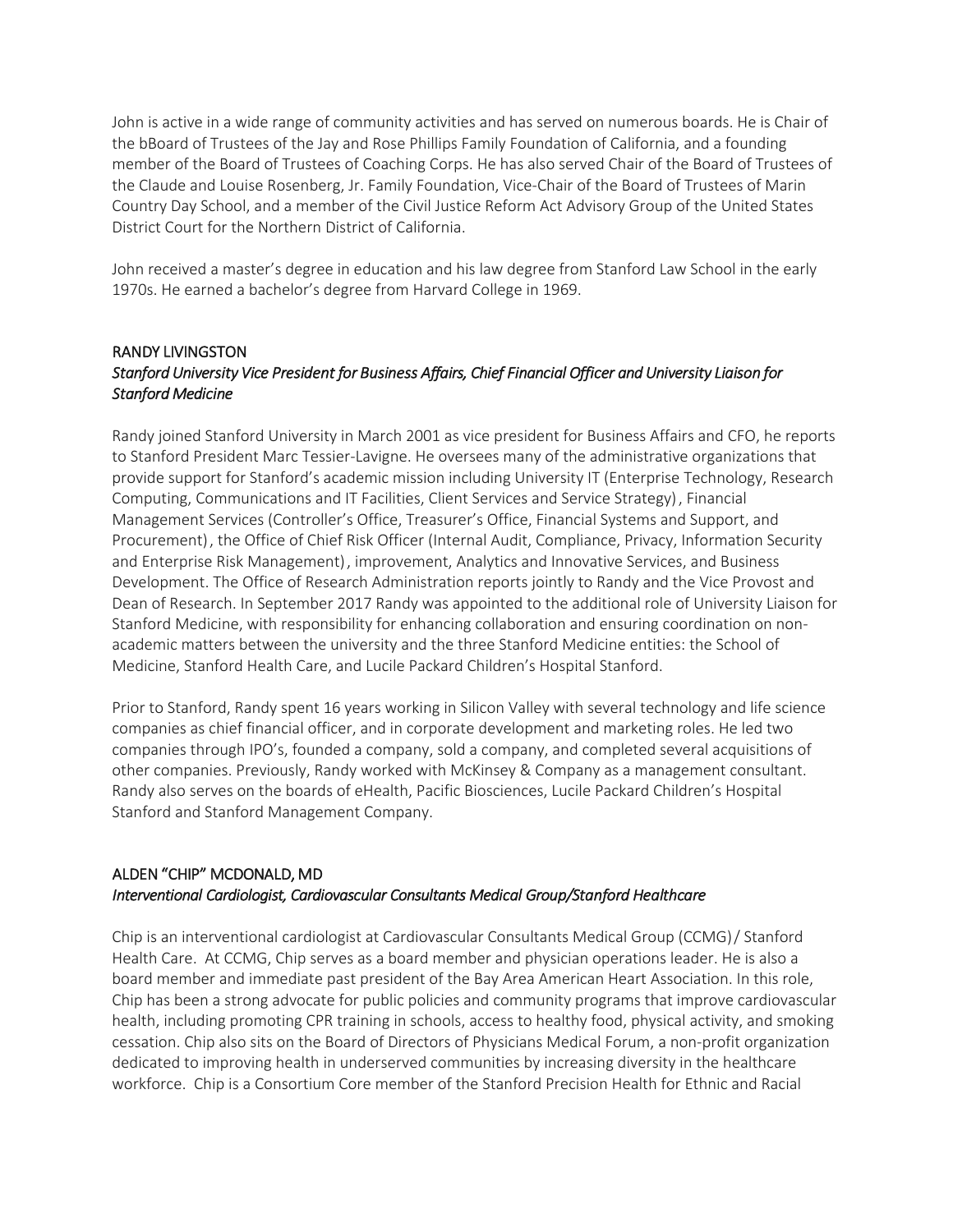Equity (SPHERE), a center that works to identify genetic, biological, and environmental approaches to reducing health disparities in minority populations.

Chip received his undergraduate degree from Harvard College and his medical degree from Harvard Medical School. He completed residency training in Internal Medicine at Massachusetts General Hospital and fellowship training in general and interventional cardiology at the Texas Heart Institute, where he served as chief fellow

## **SANJAY MEHROTRA** President and CEO, Micron Technology

Sanjay joined Micron Technology in 2017. Micron is an industry leader in innovative memory and storage solutions that enable disruptive trends, including artificial intelligence, 5G, machine learning and autonomous vehicles, across key market segments like mobile, data center, consumer, industrial, and automotive. Before Micron, he co-founded flash memory pioneer SanDisk Corporation and led the company from start-up in 1988 until its eventual sale in 2016. Previously, Sanjay held design engineering positions at Integrated Device Technology, SEEQ Technology, and Intel Corporation. Sanjay served on the board of Cavium from 2009-2018 and was appointed 2019 Chairman of the Semiconductor Industry Association, the primary advocacy organization for the U.S. semiconductor industry. He holds more than 70 patents and has published articles on flash memory design and systems and was honored in 2019 with the Flash Memory Summit's lifetime achievement award for his many contributions to the flash memory industry.

Sanjay earned both bachelor's and master's degrees in electrical engineering and computer science from the University of California, Berkeley, and is a graduate of the Stanford Graduate School of Business Executive Program (SEP).

#### **LINDA MEIER** Civic leader

Linda has been a dedicated volunteer and leader for the university in wide variety of roles for more than 30 years. She was recipient of the Uncommon Woman Award from Stanford University in 2001. She currently serves on the Stanford Live Advisory Group and the Stanford Humanities Center advisory board. Her wide-ranging service also includes past membership on the Stanford University Board of Trustees. She Chaired the Stanford Athletic Board twice and was Founding Chair of the Cardinal Club. Additionally, Linda was one of four Co-Chairs of The Stanford Challenge. She officially re-joined the Stanford Health Care board in 2012 after serving from 1978 to 1995. Linda is also a former director of Lucile Packard Children's Hospital and served on the founding board for the Ronald McDonald House at Stanford.

Linda was a founding director of University Bank and Trust Company of Palo Alto, but most of her professional career has been spent in civic and board service. She was a member of the California Water Service Group Board and served on the boards of the Peninsula Community Foundation, the California Academy of Sciences, Greater Bay Bancorp, the Institute of International Education, and the World Affairs Council of Northern California. She also served as president and board member of the Peninsula Center for the Blind and Visually Impaired, and Junior League of Palo Alto.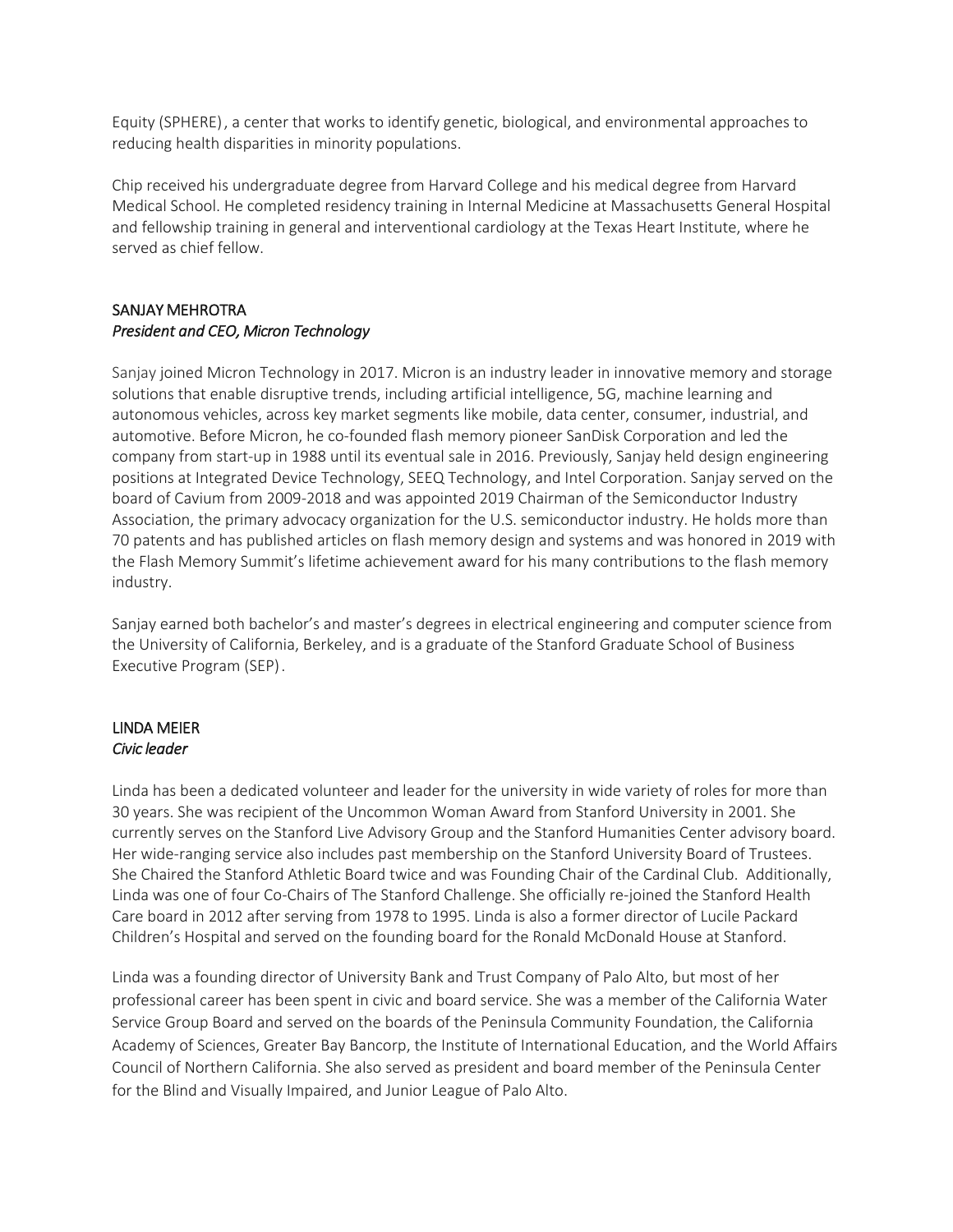Linda received a bachelor's degree in sociology from Stanford in 1961. Her husband, Anthony, is also a Stanford sociology alumnus. Two of their three adult children hold Stanford degrees, as does their son-inlaw.

### Lloyd Minor, MD Dean, Stanford School of Medicine

Lloyd is a scientist, surgeon, and academic leader. He joined Stanford as the Carl and Elizabeth Naumann Dean of the School of Medicine in December 2012. He is also a professor of Otolaryngology-Head and Neck Surgery and a professor of Bioengineering and of Neurobiology, by courtesy, at Stanford University. As dean, Lloyd plays an integral role in setting strategy for the clinical enterprise of Stanford Medicine. With his leadership, Stanford Medicine has established a strategic vision to lead the biomedical revolution in Precision Health, a fundamental shift to more predictive, preventive, and personalized health care.

Before coming to Stanford, Lloyd was provost and senior vice president for academic affairs of Johns Hopkins University. Prior to his appointment as provost in 2009, he served as the Andelot Professor and Chair of the Department of Otolaryngology–Head and Neck Surgery. With more than 140 published articles and chapters, Lloyd is an expert in balance and inner ear disorders. In the medical community, he is perhaps best known for his discovery of superior canal dehiscence syndrome, a debilitating disorder characterized by sound- or pressure-induced dizziness. He subsequently developed a surgical procedure that corrects the problem and alleviates symptoms. In 2012, Lloyd was elected to the National Academy of Medicine.

Lloyd earned his medical degree at Brown University, and residency certificates at Duke University and University of Chicago. He completed his fellowship at Ear Foundation and Otology Group of Nashville in Illinois.

## **MARGARET RAFFIN** President, Ishiyama Foundation

Margaret currently serves on Stanford Medicine's Community Council, the Universal Healthcare Alliance Board of Directors, and the Haas Center National Advisory Board. Past Stanford involvements include Stanford Athletic Board, the School of Earth Sciences Strategic Planning and Development Task Force, and reunion classes.

Margaret is president of the Ishiyama Foundation and actively involved in her family's Ishiyama Corporation. She has served on the Palo Alto Medical Foundation (PAMF) Community Board of Trustees, of which she is former Chair, the Sutter Health Peninsula Coastal Region Board of Directors, and is a former trustee of Castilleja School and Scripps Collage. She currently serves as director of the Maui Arts and Cultural Center, is a member of the African Leadership Academy US Advisory Board and is a trustee of the National Parks Conservation Association.

Margaret holds a BA degree in English from Stanford University and an MA degree in Psychology from Santa Clara University.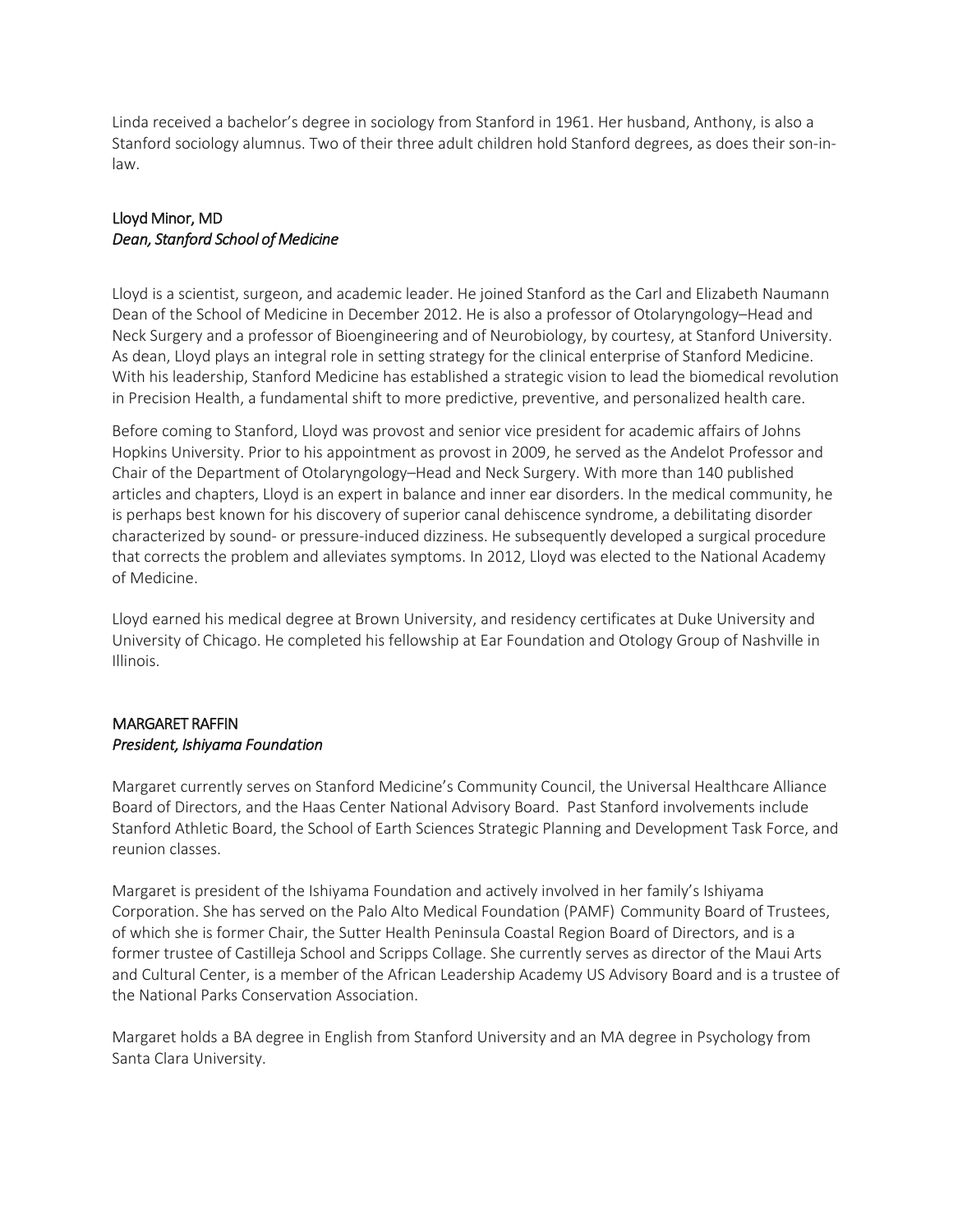### NORMAN RIZK, MD Chief Medical Officer, Stanford Health Care

Norman is chief medical officer of SHC, senior associate dean for clinical affairs, medical director of intensive care units, and program director of fellowships in critical care medicine. He joined the Stanford faculty 1990 and has received numerous honors and awards for clinical teaching excellence which includes being named the Berthold and Belle N. Guggenheim Professor of Medicine in 2005. Norman has been a member of the board of directors at Stanford Health Care since 2001

Norman received a bachelor's degree from Harvard College in 1972, and a medical degree from Yale University School of Medicine in 1976. He completed his residency and chief medical residency at UCSF and completed a pulmonary research fellowship at the Cardiovascular Research Institute at University of California Medical Center, San Francisco.

#### **MINDY ROGERS Community Volunteer Leader**

Mindy is a member of the Board of Trustees at Stanford University and serves on Stanford's Graduate School of Education Advisory Council and the Parents Advisory Board, of which she is a past Co-Chair. She also serves on the Board of Stanford's Haas School of Public Service. She is a director of Lucile Packard Children's Hospital and the Lucile Packard Foundation for Children's Health.

Mindy began her career at Bain & Company. Later, she joined Wells Fargo Bank and held a variety of managerial positions in Wells Fargo's banking operations, including vice president and general manager of Northern California check processing. After leaving the bank, she became a consultant to Wells Fargo on a wide range of issues.

Mindy has spent the last 20 years working as a community volunteer and leader for numerous non-profit organizations. In addition to her Stanford involvement, Mindy sits on the board of Positive Coaching Alliance, CollegeSpring, and Coaching Corps. She also serves as Board Chair for the East Palo Alto Academy Foundation.

She earned her bachelor's in economics and MBA degrees from Stanford in the mid-1980s. Her husband, Jesse, is also a Stanford economics alumnus. They have three children, all of whom hold Stanford degrees.

### **KAVITARK "RAM" SHRIRAM** Founder, Sherpalo

Ram has been on the Stanford board of trustees for 10 years and a member of the Council on Foreign Relations. He has been a close partner of university development, having served in many capacities including principal gift volunteer, The Stanford Challenge Leadership Council, School of Engineering Dean's Cabinet, Chair of the Online Learning Special Committee, and Parents Advisory Board.

Ram started Sherpalo in January 2000, with the goal of applying his wealth of operating and company building experience to promising early stage ventures. As a technology industry insider for over 30 years